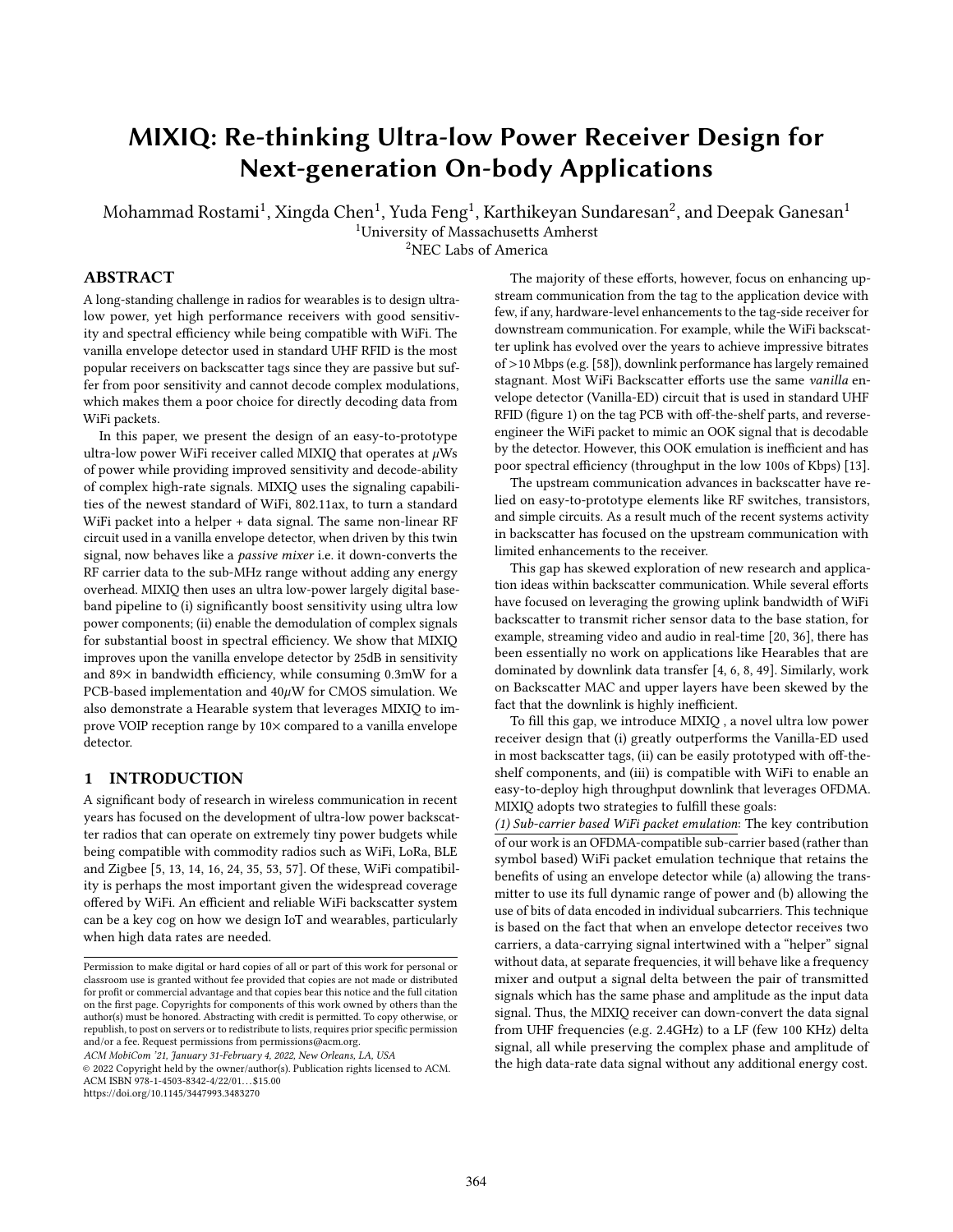Our ideas extend those that have been proposed in prior work; for example, several backscatter systems leverage envelope detector non-linearity for creating an external helper tone [\[17,](#page-12-13) [45\]](#page-12-14) and some work has looked at creating two identical tones from an OFDMA transmitter [\[30\]](#page-12-15). We combine these building blocks in the context of a receiver design, but also enhance them by showing that we can leverage the fine-grained frequency resolution offered by OFDMA versions (802.11ax, WiFi 6) to transmit two different signals from a WiFi transmitter (helper and data). This allows MIXIQ to be deployed with commodity WiFi radios that support 802.11ax.

(2) Digital-heavy demodulation pipeline: In addition to optimizing RF down-conversion, we also need to avoid the use of power-hungry RF/analog components in the demodulation pipeline to operate at the desired  $\mu$ W power regime while being able to decode complex, high data-rate signals.

To address this, MIXIQ employs an extremely power efficient, largely digital implementation of the entire demodulation pipeline. While such a digital-heavy approach is typically less power-efficient compared to analog, MIXIQ leverages the fact that the externallyassisted down-conversion results in very low frequencies (LF) of 100s of KHz. This in turn, paves the way for several optimizations: (i) high-impedance voltage amplification that substantially improves sensitivity with minimal additional energy cost (unlike power amplification) since MIXIQ can take advantage of the LF signal to leverage high impedance components at both the input and output (power  $\propto$  V<sup>2</sup>/Z); (ii) high resolution ADC that preserves information of high data rate signals while consuming very little power owing to the low sampling rate (1 MSPS) for the LF signal; and (iii) fulldigital IQ demodulation by correlating with sampled sine and cosine signals entirely with digital circuits, thereby completely eliminating the need for analog filtering and its associated degradation in analog demodulators, while requiring significantly lower power. This also provides robustness to interference by considering the latter as noise in the digital domain.

Performance: We have implemented all different parts of MIXIQ using commercial off-the-shelf devices and components. On the WiFi TX side, we use a commercial WiFi 6 device (Qualcomm IPQ6010 [\[27\]](#page-12-16)) and a version of openWRT driver on top of it to implement the sub-carrier based emulation. In addition, we prototyped MIXIQ's receiver on PCBs and have comprehensively characterized its performance and power consumption under various conditions.

Our evaluations reveal that MIXIQ delivers a WiFi decoding sensitivity of -55dBm and a spectral efficiency of 0.51 bps/Hz (1.125 Mbps over 2.2 MHz bandwidth), which substantially improves upon Vanilla-ED by 25dB and 89×, respectively. Further, our case study with a Hearable system built with MIXIQ as its receiver, reveals that it can receive high-rate VOIP data from a WiFi device with good signal quality and  $10\times$  the operational range of a Vanilla-ED. We believe MIXIQ's contributions can open the door for higher performance ultra-low power receivers to be integrated with backscatter transmitters in several new and compelling applications in body area networks.

## <span id="page-1-1"></span>2 LIMITATIONS OF VANILLA-ED AS WIFI RX

In this section, we discuss in more depth why much of the recent experimental on backscatter communication still rely on Vanilla-ED

<span id="page-1-0"></span>

Figure 1: Block diagram of Vanilla-ED.

circuit as their receiver despite the fact that it delivers very poor performance.

A Vanilla-ED consists of an RF rectifier circuit (typically based on a Schottky diode) followed by an ultra low power voltage comparator, figure [1.](#page-1-0) When an OOK signal arrives at the antenna, the rectifier converts the RF signal to an amplitude-varying LF signal. The comparator then generates 0s and 1s based on whether the amplitude is below or above the threshold. Such a circuit is very energy efficient and also easy to assemble using one of the many RF Schottky diodes and ultra low power comparators in the market.

The Vanilla-ED is also simple to interface with WiFi by manipulating the payload of a packet to mimic an OOK signal (e.g. [\[13\]](#page-12-1)). This makes it possible for Vanilla-ED on a backscatter tag to directly decode the conveyed data bits within a standard WiFi packet.

The downside of using Vanilla-ED as a receiver, however, is that sensitivity is only around -20dBm to -30dBm when prototyped using off-the-shelf components, regardless of the bit rate. This makes it impractical for many interesting application scenarios for ultra-low power communication. For example, on-body links (e.g. from wrist to head) can easily introduce up to 60dB attenuation to the transmit signal at practical distances [\[33,](#page-12-17) [52\]](#page-12-18). Hence, if the transmitting device (say, a smartwatch) operates at 10dBm, the RSSI can be as low as -50dBm, which is far below the sensitivity of the detector. In addition, since the envelope detector is only sensitive to the power (i.e. amplitude) of the received RF signal, it has poor spectral efficiency. The entire band needs to be free during the time the tag is receiving data from the transmitter and no more than one bit can be sent to the tag during each symbol time.

When the Vanilla-ED is used for WiFi reception, performance is further diminished for three reasons. First, the TX power of WiFi TX is at least 10 dB lower than the radiated power of an RFID reader which means that range is severely limited. Second, the dynamic range of the emulated OOK signal via manipulating WiFi packets (i.e. the difference between low an high power levels) is also several dBs lower compared to the genuine OOK signal that is output by RFID TX antenna. Third, WiFi operates at 2.4GHz rather than 900MHz which suffers from more channel attenuation. As a result, the simplicity of the Vanilla-ED also comes with significant downsides.

## 3 OVERVIEW OF MIXIQ

We present MIXIQ - a new ultra low power WiFi receiver design that is easy to prototype using off-the-shelf components. MIXIQ transforms the passive envelope detector to behave like an advanced receiver with high sensitivity and ability to decode complex, high data rate signals, while also keeping its energy footprint in the  $\mu$ W regime even when it is implemented with off-the-shelf components. MIXIQ is built on two techniques, as shown in figure [2.](#page-2-0)

1. Transforming the RF rectifier into an externally triggered passive mixer: The first contribution in MIXIQ is a technique to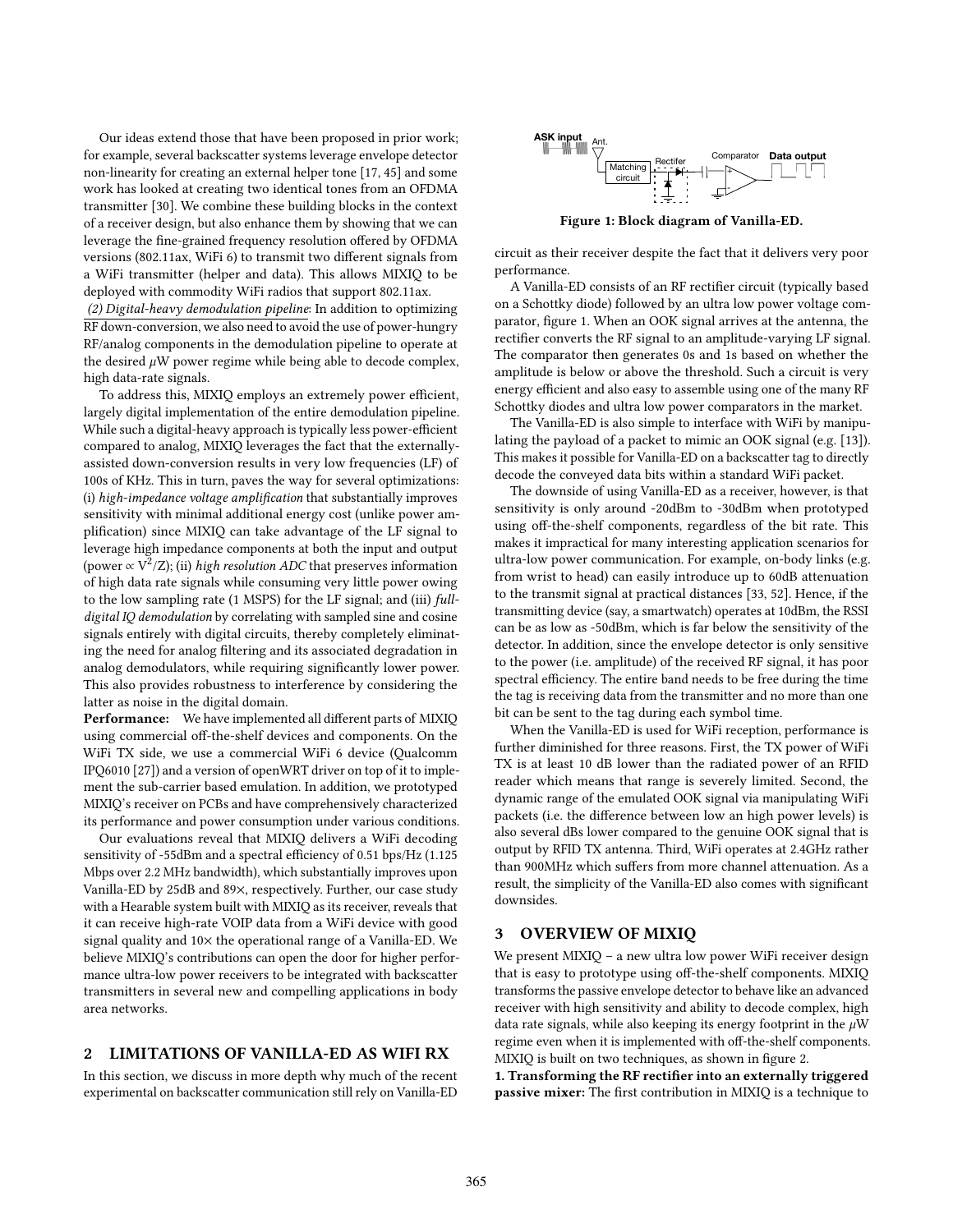<span id="page-2-0"></span>

Figure 2: Overview of MIXIQ .

enable a "helper tone" signal to be provided externally by the transmitting WiFi device, allowing us to offload its energy requirement from the receiver to the transmitter. The helper tone signal is needed as input to a mixer which multiplies (or mixes) with the incoming data RF signal – the output has an intermediate frequency  $(\Delta f)$ of  $f_{data}$  –  $f_{helper}$  which is a down-conversion of the incoming RF frequency.

To reduce the power consumption of the mixer, MIXIQ generates a helper signal by employing a new signaling approach whereby the data-carrying signal is accompanied by a "helper" signal (without any data) at a slightly different frequency as shown in figure [2.](#page-2-0)

The helper signal is intelligently designed such that it can be seamlessly embedded alongside the data signal into existing WiFi signal waveforms, making MIXIQ compatible with commodity WiFi devices. When such a *helper+data* signal passes through an envelope detector, the latter's non-linearity allows for the conversion of the incoming data signal to a much lower frequency that is the difference of the two carrier frequencies (called delta signal). Thus, the information (phase and amplitude) from the incoming UHF data signal (e.g. 2.4 GHz) is transferred onto the delta signal at just a few hundred KHz, without any additional energy cost. If we denote the incoming UHF data and helper signals by  $X_d(t) = A_d(t) \cos(2\pi f_d t + \phi_d(t))$  and  $X_h(t) = A_h \cos(2\pi f_h t)$ , then the rectifier's output is:

<span id="page-2-2"></span>
$$
V_{rect.} = A_d^2(t) + A_h^2 + 2A_h A_d(t) \cos(2\pi \Delta ft + \phi_d(t))
$$
 (1)

The last term is the resulting delta signal at  $\Delta f$  that preserves the amplitude and phase of the incoming UHF data signal.

We note that prior work has also used a helper tone [\[18\]](#page-12-19) to turn an envelope detector into an externally-triggered passive mixer but the difference is that this effort used a separate "helper" device that emits a pure tone helper signal whereas MIXIQ uses the capabilities of OFDMA WiFi to embed the helper signal within the same device that is sending the data signal. Thus, our approach is more practical in terms of deployability.

2. An ultra low power digital-heavy demodulation pipeline: The delta signal (with frequency Δf) at the output of the mixer, is accompanied by some inter-modulation terms that arise due to the re-purposed rectifier not being an ideal mixer. In other words, it outputs the envelopes of the data and helper signals, which can interfere with the down-converted delta signal. MIXIQ leverages the very low frequency nature of the delta signal to design a highly power-efficient demodulation pipeline that not only gets rid of the undesired inter-modulation signals, but also increases (a) sensitivity through voltage amplification that leverages high impedance analog components at micro-power, and (b) spectral efficiency through

<span id="page-2-1"></span>

Figure 3: Conversion ratio of RF rectifiers vs. Δf.

a fully-digital micro-power IQ demodulation (Figure [2\)](#page-2-0) that eliminates the degradation faced by the analog demodulators.

#### <span id="page-2-3"></span>3.1 Practical Challenges

Realizing MIXIQ's architecture in practice necessitates addressing several technical challenges.

Challenge 1: Embedding data + helper signal in WiFi packets: The helper signal needs to be generated in the same commodity device that is sending the data signal since a separate device for helper signal generation makes the system less practical. Further, the helper and data signals should be sufficiently separated in the frequency domain, with the spectrum between them being unused so that the delta signal is created at the envelope detector.

Challenge 2: Tradeoff between bandwidth and sensitivity: Increasing the channel bandwidth contributes to larger data rates but results in a severe degradation of receive sensitivity. Higher bandwidth requires a higher Δf; however, increasing Δf has two detrimental effects on sensitivity: (1) the downconversion ratio i.e. the ratio between the amplitude of the downconverted signal at the output of the rectifier and RF input power, rapidly decreases with higher Δf as shown in Figure [3](#page-2-1) for two different RF rectifiers (BAT63-02V [\[12\]](#page-12-20), and HSMS-285C [\[3\]](#page-12-21)), indicating the generality of the problem; (2) gains achieved by micro-power amplifiers at higher Δf are lower. For example, for a bandwidth of 1 MHz, we need a Δf of several MHz (e.g. 8MHz in [\[25\]](#page-12-22)), to be able to filter out the unwanted low-frequency terms as well as perform IQ demodulation successfully. However, as shown in Figure [3,](#page-2-1) the down-conversion ratio is less than  $0.3$ mV/ $\mu$ W, which contributes to around 15dB worse sensitivity, compared to when the bandwidth is as low as 100 KHz. Further, the state of the art designs do not achieve more than 30dB voltage gain with micro-power amplifiers at these frequencies, compared to the 60dB voltage gain possible at sub-MHz frequencies, thereby leading to another 15 dB difference in sensitivity. Thus, migrating from sub-MHz to several MHz for obtaining higher bandwidth can compromise the sensitivity by as much as 30dB.

Challenge 3: Preserving the amplitude and phase information accurately: Demodulation of complex waveforms requires us to track the abrupt changes in the amplitude and phase of the down-converted data signal without introducing any distortion. However, achieving this goal with passive and low power components is challenging. Consider a passive RLC filter that is used to eliminate the unwanted low frequency components at the output of the rectifier. If it has a wide passband, it cannot completely filter out the unwanted terms that are very close in frequency to the downconverted data signal. On the other hand, a narrow passband makes the filter simple but unable to track the rapid changes in amplitude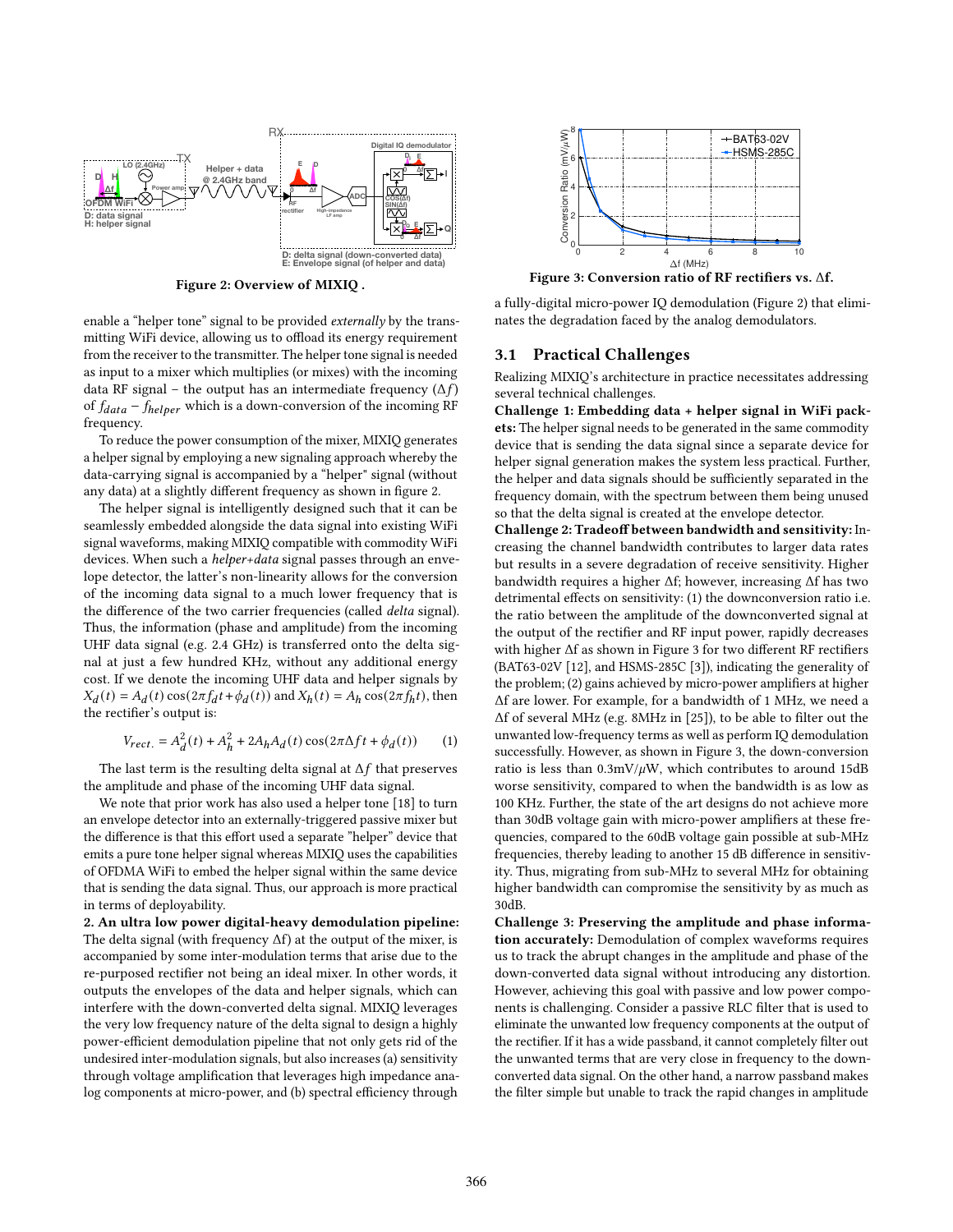and phase, rendering it not useful for IQ demodulation. In essence, designing a base-band for our receiver is highly non-trivial.

Challenge 4: The impact of interference: Even though MIXIQ's design behaves like an active radio in many aspects, it is still frequency non-selective like an envelope detector, i.e. it is unable to distinguish the frequency of the RF signal received at the antenna. Hence, if there exists another signal at frequency  $f_i$ ,  $X_i(t)$  =  $A_i(t)$  cos( $2\pi f_i t + \phi_i(t)$ )in Equatio[n1,](#page-2-2) it will also be detected by the rectifier, with the corresponding low frequency term  $A_i^2$  appearing at the output. Also, other terms such as  $2A_hA_i(t) \cos(2\pi (f_i - f_h)t +$  $\phi_i(t)$  and  $2A_d(t)A_i(t)\cos(2\pi (f_i - f_d)t + \phi_i(t) - \phi_d(t))$  might also appear close or even overlap with the delta signal in the frequency domain. These terms interfere with the down-converted data signal, affecting its demodulation. We also wish to avoid deactivating other transmitters in the network during MIXIQ's reception since this will hurt spectral efficiency as only a small fraction of the entire band (e.g. only hundreds of kHz of the total 80MHz of the 2.4GHz ISM band) will be used.

We now present MIXIQ's design components that tackle these challenges.

## 4 EXTERNAL DOWN-CONVERSION WITH COMMODITY RADIOS

MIXIQ enables commercial WiFi 6 devices to transmit a helper + data signal with no hardware modifications and also no change in the format of standard 802.11ax packets.

#### 4.1 Leveraging Spectrum Channelization

To account for the tradeoff between larger bandwidths (hence larger  $\Delta f$ ) and lower sensitivity, MIXIQ leverages 802.11ax's OFDMA to operate commodity transmissions on much smaller bandwidths (2.2MHz). This allows it to design the LO signal with a much smaller  $\Delta f$  and has three key benefits. The first is increased sensitivity from improved down-conversion ratio and ultra low power amplifier gains (discussed in Section [3.1\)](#page-2-3). The second is increased data rates from sampling the down-converted signal at a higher resolution, allowing for a fully digital IQ demodulation of complex, high-rate modulations at ultra low power consumption (discussed in Section [5.3\)](#page-5-0). The third is increased spectral efficiency from not only increased data rates on individual transmissions but the ability to multiplex multiple such transmissions from different users on orthogonal spectral chunks (called resource units, RUs). A resource unit can be as small as 2.2MHz (i.e.  $\frac{1}{10} \times 22$  MHz channel bandwidth). Hence, the LO signal would occupy only 2.2MHz of the WiFi channel, while the rest of the RUs can be allocated to other WiFi (either MIXIQ or legacy) transmissions. Note that such a multiplexing is not possible with existing passive receiver designs, where the energy on the entire bandwidth (WiFi transmission) is used to decode low-rate information.

#### <span id="page-3-1"></span>4.2 Placement of the LO Signal

OFDMA allows for splitting a given bandwidth into several smaller sub-channels (RUs), each consisting of a set of sub-carriers that can be individually modulated. MIXIQ leverages this feature to embed the data and helper signals within a single RU, where each

<span id="page-3-0"></span>

Figure 4: MIXIQ 's signaling within a 802.11ax RU.

of the signals occupy one or more sub-carriers and are separated by several sub-carriers in between, as shown in Figure [4.](#page-3-0)

Selecting  $Δf$ : In order to successfully demodulate the downconverted IQ data signal, the symbol rate must be sufficiently smaller than the carrier frequency. The output of the IQ demodulator contains the original I and Q values along with some residual terms - a larger magnitude of the latter leads to demodulation errors. If we denote the delta signal as:  $r(t) = i \cos(2\pi \Delta f t) + q \cos(2\pi \Delta f t)$ , where  $i$  and  $q$  are called the in-phase and quadrature parts of the signal, the obtained I and Q values in digital domain can be written as:  $\hat{I} = \frac{1}{k} \sum_{1}^{k} r(nT) \cdot \cos(2\pi \Delta f nT)$  and  $\hat{Q} = \frac{1}{k} \sum_{1}^{k} r(nT) \cdot \sin(2\pi \Delta f nT)$ .  $(T$  is the sampling period). The ratio between the magnitude of the residual terms, (i.e. the difference between  $\hat{I}$ ,  $\hat{Q}$  with the original  $i$  and  $q$ ) and the magnitude of the constellation points reduces as  $\Delta f \times T_S$  (where  $T_S = k \cdot T$  is the symbol time) increases. Numerical analysis on the residual terms show that when  $\Delta f \times T_S \leq 3$ , the value of  $\hat{I} + j\hat{Q}$  falls into other constellation points, resulting in demodulation error. Therefore,  $\Delta f \times T_S > 3$  is necessary for enabling high order modulations that need a larger ratio (e.g. 25dB for QAM-64).

Selecting helper and data signals: MIXIQ leverages the smallest RU of 2.2 MHz, which consists of two pilot tones (sub-carriers). Given that the pilot tones cannot be suppressed, MIXIQ employs one of the pilot tones (-7) as its helper signal, as shown in Figure [4.](#page-3-0) With the chosen  $\Delta f$  > 234kHz, the sub-carriers used for carrying the data signal in our transmitter should be at least 4 sub-carriers away from the helper signal. There are 18 such data subcarriers in our 2.2MHz RU (all of them except {-10,-9,-8,-6,-5,-4}).

MIXIQ uses only the three sub-carriers on the left side of the {-7} pilot tone, i.e. {-13,-12,-11}. The reason is that the rest of the subcarriers located on the right side of the {-7} pilot tone, i.e. {-3,- 2,...,+12,+13} either overlap in frequency with {-13,-12,-11} after the passive mixer, or are too far from the {-7} helper tone which in turn degrades sensitivity. Δf does not exceed 468.75kHz for any of the chosen data sub-carriers, and remains in the efficient region of sub-MHz, wherein both the down-conversion ratio of the rectifier and the gains of the micro-power voltage amplifiers are high. This enhances sensitivity of our receiver.

Choosing Δf to be less than 468.75kHz also ensures that the bandwidth of the data signal after down-conversion does not exceed 500kHz; hence, its information will be fully preserved when being sampled at 1MSPS (1MSPS  $> 2 \times 500$ kHz; Nyquist theorem). This allows MIXIQ to leverage extremely low power, very high resolution (e.g. 12-bit) ADCs at the desired 1MSPS sampling rate, which are available both off-the-shelf [\[40\]](#page-12-23) and as ASIC [\[43\]](#page-12-24). Thus, the data signal can be transferred to the digital domain, where demodulation can be accomplished using ultra low power logic elements without compromising accuracy, which reduces power consumption.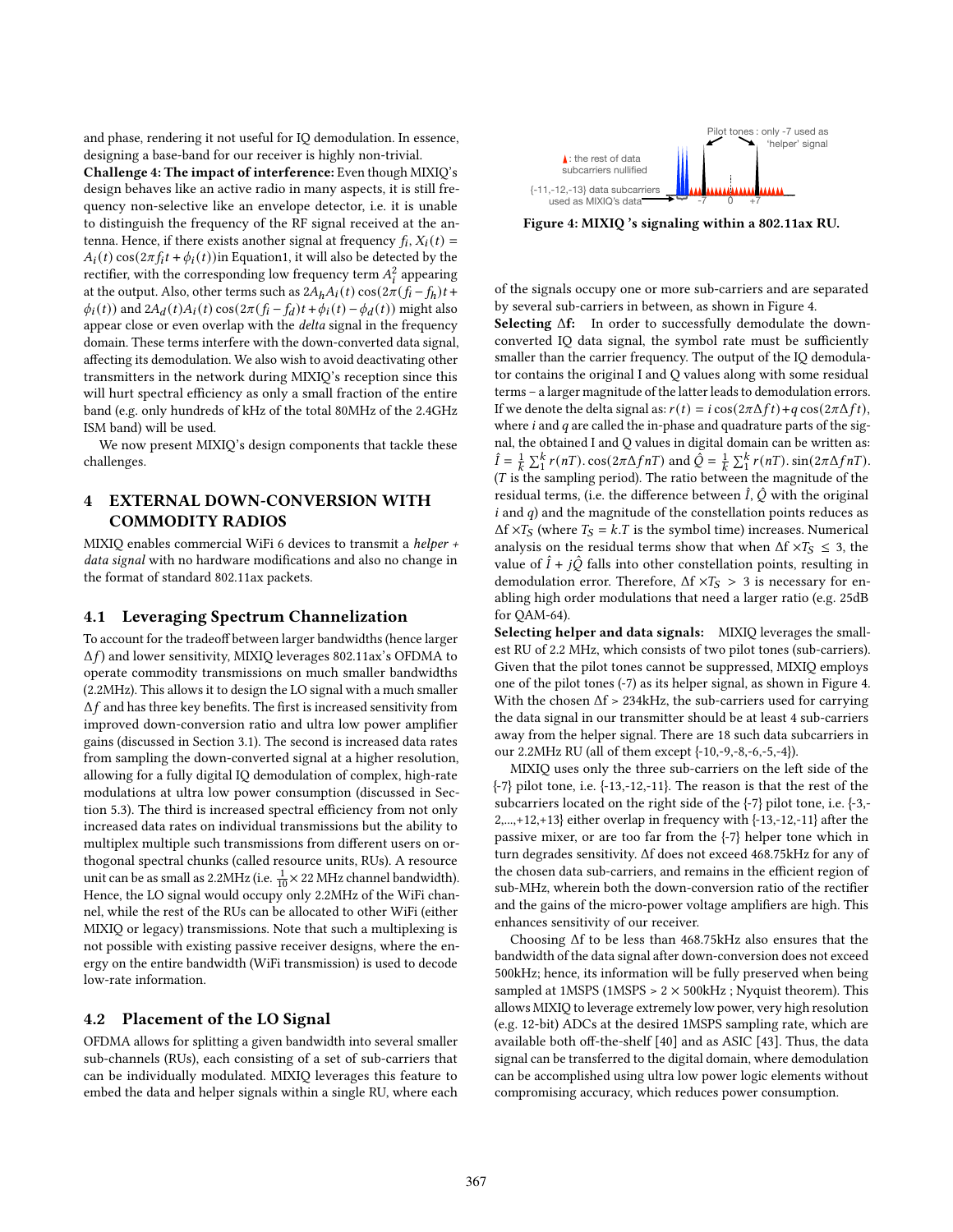Nullifying unwanted data sub-carriers: Sub-carriers not used for the data and helper signals need to be nullified to prevent corruption of the LO signal that is needed for accurate down-conversion. While one cannot completely nullify a sub-carrier, MIXIQ leverages higher-order modulations to "almost" nullify un-wanted subcarriers - the farthest constellation points in higher-order modulations (e.g. QAM-256) from the origin can have more than 15× greater amplitude than the closest ones. Thus, data and helper sub-carriers are assigned constellation points with the largest magnitude, while others are nullified by assigning those with the smallest amplitude.

Minimizing the residual terms that appear as transmitter noise: The fact that unwanted sub-carriers do not become completely nullified does, however, impact noise. Although the unwanted sub-carriers get the constellation points with the lowest power to resemble nullified sub-carriers, these small values can add up and appear as a significant transmitter noise term. The noise power is at its peak when the low amplitude constellation points assigned to the nullified sub-carriers have all the same phase resulting in a constructive total sum.

To address this problem, we search for the combination of the phases for the unwanted sub-carriers (through exhaustive search) that minimizes their impact. This is a one-time effort and after 162 iterations of the search, MIXIQ is able to reduce the power of these residual terms after demodulation to be 35dB below at the power of the data for every down-converted data sub-carrier. This ratio is well above the ratio required for successful demodulation of QAM-64 signals (25dB).

Compliance with 802.11ax standard: Our signaling method also complies with the packet structure defined in 802.11ax standard. When the WiFi TX device is sending the "data+helper" signal as we have proposed, it is actually sending packets in its normal mode of operation. As a result, our approach does not impact any aspect of the performance, including the power consumption, of the WiFi TX device. Additionally, the WiFi TX device operates as a normal WiFi 802.11ax-compatible client of a 802.11ax WiFi network: it takes a portion of the channel that is assigned by the WiFi AP, called resource unit (RU), to transmit the data + helper signal. Since RUs are separated in frequency domain, it will not interfere with other WiFi clients that take different RUs for transmitting their packets to the AP.

#### 4.3 Encoding the Data Signal

Once the data subcarriers in the RU are selected, MIXIQ optimizes their modulation and coding to ensure a robust delivery of high-rate modulations.

Modulation scheme selection: While the highest modulation order available in 802.11ax is QAM-1024, which translates to 10 bits per subcarrier per symbol time, MIXIQ employs QAM-64 that has six bits per subcarrier per symbol time. Modulations higher than QAM-64 are less robust to the residual terms of the IQ demodulation, and fail to work with the closest data sub-carriers (and hence Δf) chosen. On the other hand, incorporating an additional data subcarrier or increasing Δf to accommodate even higher modulations, impacts the power consumption and sensitivity of the receiver. Hence, MIXIQ settles for QAM-64 to maintain the optimal design choice of the data-subcarriers. MIXIQ 's design choices

result in a raw throughput of: 3 subcarriers  $\times$  6  $\frac{\text{bit}}{\text{subcarrier}} \times \frac{1}{16\mu s}$  = 1.125Mbps over the 2.2 MHz RU.

LDPC for coding: MIXIQ leverages the option of LDPC (low density parity check) codes in 802.11ax (compared to convolutional codes in prior standards). Being a type of block codes, LDPC allows for better control of the data in different RUs, since the data bits are separated from the parity bits, unlike convolutional codes, where they are interleaved. Also, the scrambler before the LDPC can be easily reverse engineered given its known pattern.

## 4.4 Reverse-engineering 802.11ax

Finally, we need to reverse-engineer the 802.11ax pipeline to determine the appropriate payload bits that will generate the desired data and helper waveform  $Y(t)$ . We borrow the 802.11ax reverse engineering technique introduced in [\[30\]](#page-12-15), but with two main differences. First, [\[30\]](#page-12-15) nullifies all the data sub-carriers in the 26-tone resource unit and only keeps the two pilot tones as the twin-carrier signal; whereas, we want to use data sub-carriers {-13,-12,-11} for data transmission. Second, the twin carrier signal emulated in [\[30\]](#page-12-15) is sensitive cyclic prefix wherein a small chunk of the initial samples that is added to the tail of the 256-element vector of IQ samples. Therefore, their choice is limited to 8-th resource unit. However, MIXIQ receiver can completely ignore the cyclic prefix part and focus on the main 256-element vector when demodulating and thus the cyclic prefix step of the reverse engineering can be skipped. As a result, MIXIQ can leverage any 26-tone RU within the channel which is beneficial when co-existing with other devices in the WiFi network.

Therefore, we take the following steps for reverse engineering the payload of the standard 802.11ax packets in uplink trigger mode when the client is sending on a 26-tone resource unit.

FFT: The OFDMA modulator of 802.11ax takes a 26-element complex vector,  $Y_{FFT}(f)$  as input and performs inverse fast fourier transform (IFFT) to obtain the transmit signal in time domain. Each element of  $Y_{FFT}(f)$  corresponds to the phase and amplitude of one of the 26 subcarriers (24 data subcarrier and two pilot tones) within the resource unit. The output of IFFT,  $Y_T(t)$  is a 256-element complex vector that determines the I and Q values. Note that in OFDMA all the sub-carriers outside the selected resource unit are null. Since FFT and IFFT are inverse mathematical functions, we can calculate  $Y_{FFT}(f)$  by taking the FFT of  $Y_T(t)$  as,

$$
Y_{FFT}(f_m) = \sum_{n=1}^{256} Y_T(n) e^{-j2\pi f_m n},
$$
 (2)

where  $f_m$  is the frequency of a sub-carrier in the selected RU. QAM-64 constellation de-map: In our configuration of the 802.11ax device, every element of  $Y_{FFT}$  is assigned to a QAM-64 constellation point. Since our goal is to nullify all of the data subcarriers except {-13,-12,-11}, we select the constellation points with the lowest energy, or closest ones to the origin, for those subcarriers. Note that the two pilot tones cannot be reverse engineered and they toggle between +1+0j and -1+0j per OFDM symbol according to the pattern specified in 802.11ax standard. In QAM-64, the closest points to the origin are  $C_1 = 0.17 + 0.17j$ ,  $C_2 = 0.17 - 0.17j$ ,  $C_3 = -0.17 - 0.17j$ , and  $C_4 = -0.17 + 0.17j$ . Thus, every 6-bit chunk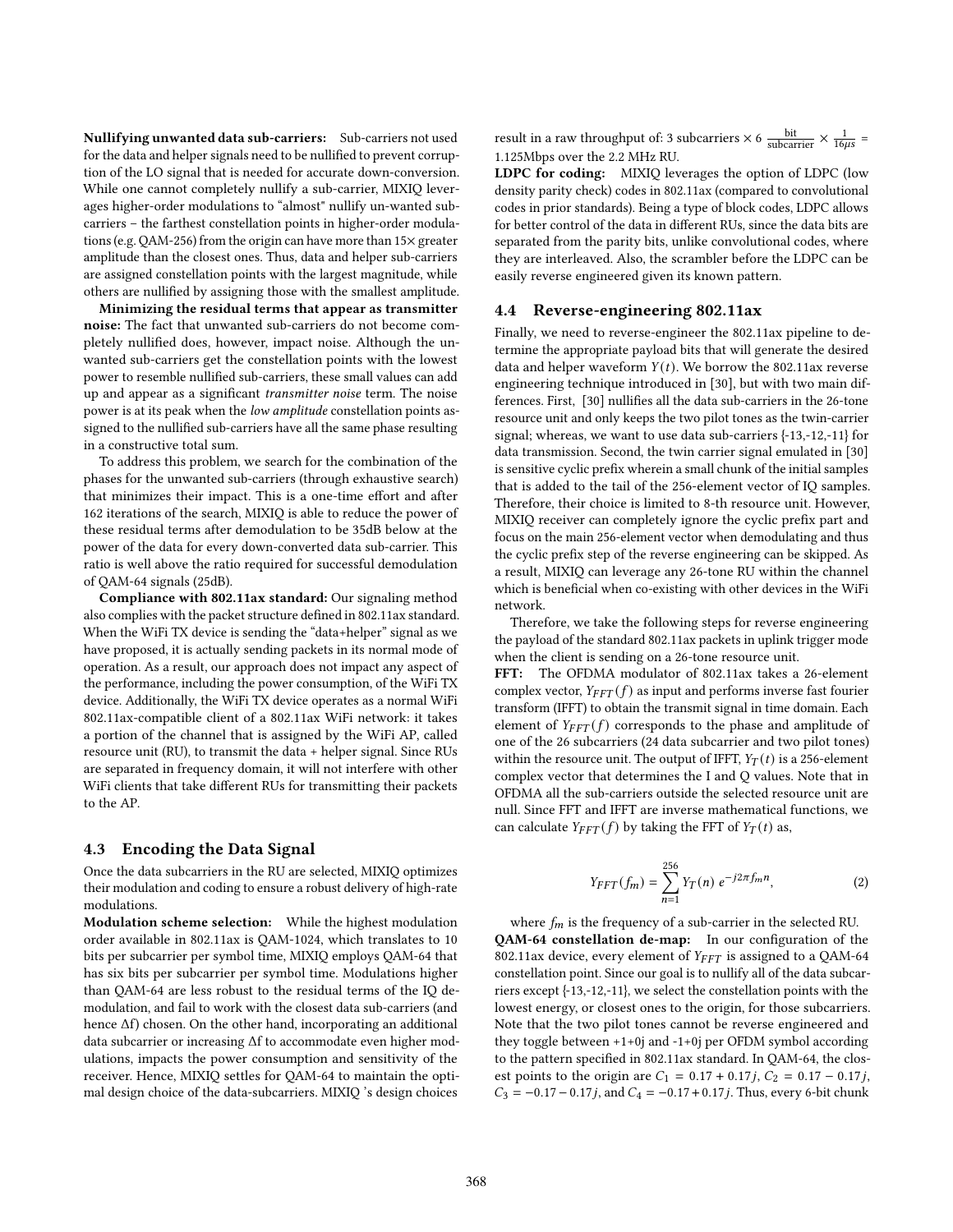of  $Y_{DM}$  for data sub-carriers {-10,-9,-8,-6...,+6,+8,+12,+13} maps to a complex number from the set  $\{C_1, C_2, C_3, C_4\}$ .

LDPC decode: Next, we need to find the data bits that result in the desired constellation points. The 802.11ax standard is equipped with an LDPC encoder that converts the input bit-vector  $Y_{DC}$  consisting of the bits of the data to the encoded bit-vector  $Y_{DM}$  and then every 6-bit sector of  $Y_{DM}$  is converted to a QAM-64 constellation point.  $Y_{DM}$  is obtained by attaching parity bits to chucks of  $Y_{DC}$ , which can be shown as  $Y_{DM}^{(i)} = Y_{DC}^{(i)}$ . H where H is the matrix of the code [\[15\]](#page-12-25). The size of the data chunks followed by parity blocks is determined by LDPC code rate. We choose the highest rate =  $\frac{5}{6}$  to maximize the throughput since it minimizes the size of parity blocks that cannot be reverse engineered. In this case, the 802.11ax LDPC encoder takes every 12000-bit chunk of data bits,  $Y_{DC}^{(i)}$  and attaches a 2400-bit chunk of parity bits to obtain  $Y_{DM}^{(i)}$ .

De-scramble: Finally, we perform the inverse of the scrambling that is done on the input data bits before they are LDPC encoded. This is straightforward since the 802.11ax scrambler consists of a linear-feedback shift register (LFSR) and the initial state of the LFSR is known from the standard. Therefore, we can reverse the steps from the desired data bits to the initial bits of the LFSR to find the input data bits.

# 5 RECEIVER ARCHITECTURE

We now describe MIXIQ 's receiver baseband pipeline that is employed at the output of the rectifier. Our goal is to achieve the desired sensitivity and spectral efficiency at  $\mu$ W by leveraging MIXIQ 's choice of subcarriers which results in a small Δf (described in [4.2\)](#page-3-1).

## <span id="page-5-3"></span>5.1 High-impedance voltage amplification

At UHF radio frequencies such as 2.4GHz, it is important to keep input and output impedance of the amplifiers at  $50\Omega$  to avoid reflection loss caused by impedance mismatch. In contrast, at sub-MHz frequencies, one can have stable voltage amplifiers with input and output impedance much greater than 50Ω (e.g. tens of kΩ), while providing up to 60dB voltage gain. Being high-impedance at the input and output reduces the power dissipation of these amplifiers to  $\mu$ W levels. Hence, SNR can be dramatically increased, which improves the sensitivity even for high-order modulations that need high SNR (e.g. 25dB for QAM-64) for successful demodulation.

5.1.1 Two-stage common-emitter based amplification: MIXIQ employs a voltage amplifier design, consisting of a few commonemitter (in BJT implementation, or common-sources in our CMOS simulations which we discuss later) stages that can significantly amplify the output of the rectifier at  $\mu$ W power consumption, with a minimal distortion to amplitude and phase of the down-converted data signal. Figure [5](#page-5-1) shows an implementation of a micro-power amplifier with NPN bipolar junction transistors (BJT). It consists of two stages for generating a higher voltage gain. The NPN transistor used at each stage is an On Semiconductor 2N3904 [\[22\]](#page-12-26), which is biased using these values:  $R_{B_1} = R_{B_2} = 10k\Omega$ ,  $R_C = 9.1k\Omega$ ,  $R_E = 2.2k\Omega$ , and  $C_B = C_E = C_C = 100nF$  (V<sub>cc</sub> = 1.8v).

Voltage gain: Each stage of our implemented BJT amplifier has 33.0dB small signal (SS) gain. However, this happens only when

<span id="page-5-1"></span>

Figure 5: Two-stage common-emitter amplifier.

it is not impacted by the input and output load impedances. In practice, the voltage at the output of the first and second stages get compromised by about 3dB each because of the loading effect at their input and output. Thus, the overall gain of MIXIQ's two-stage amplifier is about 57dB when the amplifier is placed between the rectifier and the next stage in the pipeline.

<span id="page-5-2"></span>5.1.2 Distortion control: Employing high impedance pushes the bias point of the transistors very close to the saturation region of the transistor. Hence, if the output of the rectifier, is greater in amplitude, the transistors can saturate, severely distorting the amplitude and phase of the down-converted data signal. To overcome this issue, MIXIQ employs a gain control unit that measures the received signal strength (RSS), based on which it decides to turn off the amplifier either fully or partially if necessary to prevent distortion of the down-converted data signal.

MIXIQ allocates the first two symbols of the WiFi packet are for RSSI measurements based on which the receiver decides how many stages to be used for the rest of the packet that contains actual data bits. Therefore, MIXIQ performs the distortion control with no additional components. Note that this reduces the overall throughput but if the channel variations are not so fast it can be reduced to one channel control per ten packets thereby minimizing its overhead.

## <span id="page-5-4"></span>5.2 Low-power ADC

The output of the rectifier is just a few hundreds of kHz, which allows MIXIQ to acquire the whole delta waveform with just a sampling rate of 1MSPS (1 Mega samples per second). Thus, a reasonably high-resolution (12-bit) ADC can be employed to convert the signal to the digital domain at very low power, thereby paving the way for full-digital IQ demodulation. Note that MIXIQ provisions a buffer (common-collector in BJT, or common-drain in CMOS) stage between the output of the amplifier's second stage and ADC's input to minimize the impact of ADC's low input impedance (2.5k $\Omega$ ). Therefore, the overall gain is compromised by only 6.1dB; as opposed to 16.9dB if there were no buffer between amplifiers and ADC.

## <span id="page-5-0"></span>5.3 Fully-digital IQ demodulation

Demodulation of complex signals such as QAM-64 requires an IQ demodulator that does not influence the amplitude and phase of the delta signal. Briefly, an IQ demodulator calculates the correlation of the incoming modulated signal with the cosine and sine waveforms to obtain the in-phase (I) and quadrature (Q) component values, respectively. Then, the closest constellation point to the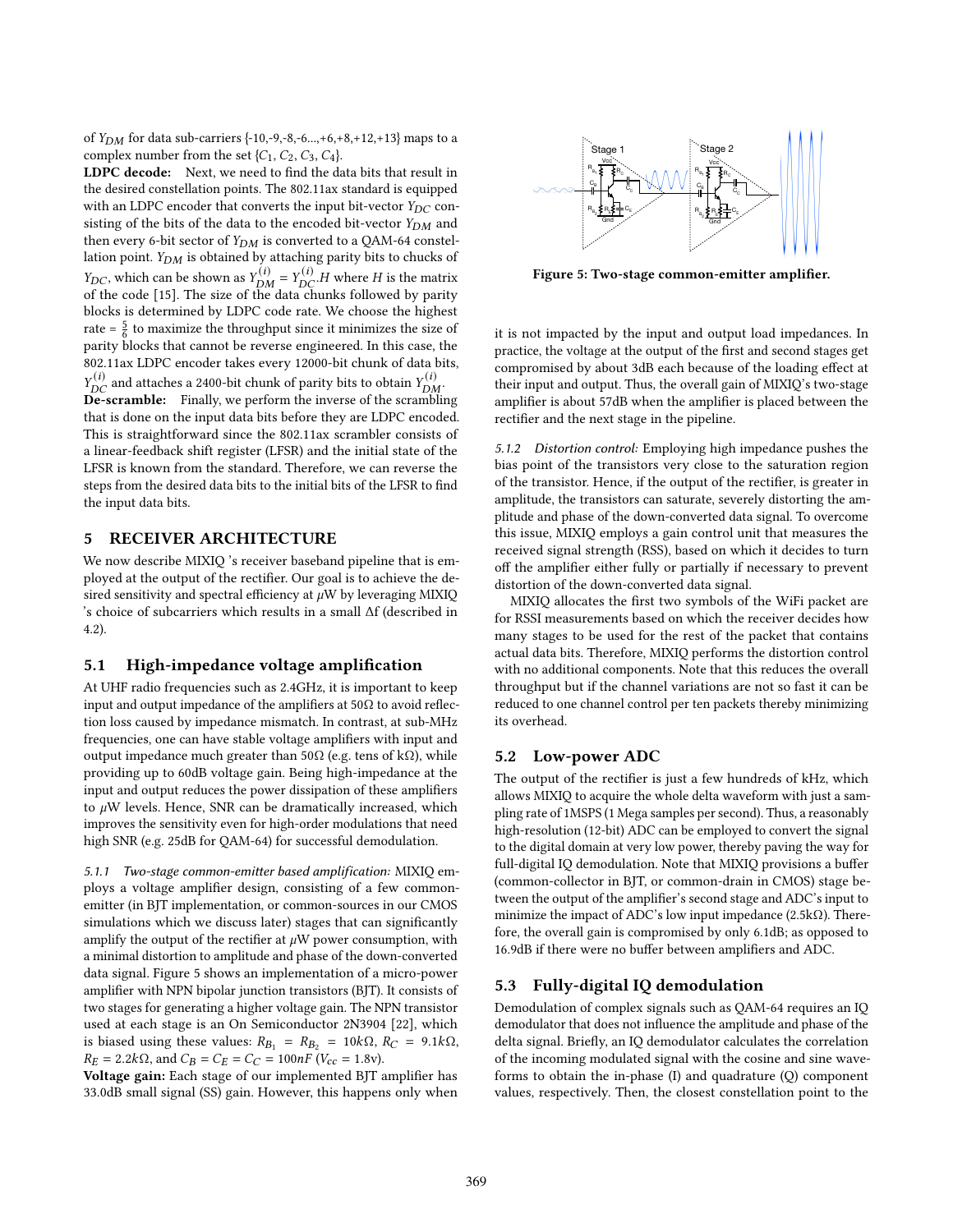calculated I+jQ value (after scaling the amplitude) is determined so as to decode the data bits.

Challenges with analog implementation: One challenge is that analog components used to implement the correlation (e.g. analog multipliers), are non-ideal and produce unwanted terms such as the square terms of the inputs. Thus, if the low frequency terms, i.e. the envelopes of the data and helper, are not filtered out, the comparator will produce their inter-modulation, which will interfere with the output of the correlator. Hence, there needs to be an analog filter between the rectifier and the analog IQ demodulator. However, using analog filters leads to a degradation in sensitivity and/or throughput, as discussed in [ğ3.1.](#page-2-3)

Full-digital design: Figure [2](#page-2-0) shows the building blocks of MIXIQ's IQ demodulator, which consists of all the tasks, including the multiplications, being implemented arithmetically with digital circuits. This in turn, prevents the inter-modulations, thereby allowing it to completely bypass the bandpass filter in its design.

In essence, MIXIQ digitally multiples the samples of the delta signal with the locally stored cosine and sine waveforms. The different values of the cosine and sine waveforms at different timestamps are stored in permanent memory for instantaneous access at the same sampling rate at which the delta signal is acquired.

The digital multiplication is implemented with in a parallel way and therefore the clock frequency of the demodulator logic circuit does not have to be several times higher than ADC sampling rate. In addition, we use an ultra low power CPLD (complex programmable logic device) for implementing the logic. CPLDs are very similar in nature to FPGAs - both programmable logic - but can be found at lower energy footprints than FPGAs since they have less complex logic blocks and resources than FPGAs. Therefore, a CPLD that works at low clock frequency substantially reduces the power consumed during demodulation.

Robustness Against Interference: Since the rectifier cannot distinguish the frequency of the incoming RF signal at its antenna, signals from other simultaneous transmissions can also be rectified and potentially interfere with the down-converted data signal. However, MIXIQ is highly robust to such interference caused by other WiFi transmitters. This is because the transmit power of the interfering devices is not concentrated on the three data subcarriers, but rather distributed among the 24 subcarriers and two pilot tones (in case of the smallest size RU that has 26 subcarriers, while for larger RUs, the power is even further distributed). Hence, the interference power at the three target data subcarriers becomes much lower.

Even if the interference on the down-converted data subcarriers exceeds the threshold that can be tolerated by MIXIQ's QAM-64 demodulator, the data can be protected by compromising on the bit rate and adapting it based on the interference. This is accomplished by selecting a subset (instead of all) of the QAM-64 constellation points as the alphabet, thereby increasing the minimum distance between any two constellation points. This in turn increases  $\frac{E_s}{N_0+1}$ to more than 25dB, where I is the power of the interference on the data subcarriers. Our evaluations in Section [8.4](#page-10-0) reveal MIXIQ's higher degree of robustness to varying levels of interference.

## 6 SYSTEM CONFIGURATION

We now describe how MIXIQ is able to co-exist with a standard 802.11ax WiFi network by only occupying 10% of a single channel bandwidth (22 MHz during operation).

802.11ax uplink trigger mode: In 802.11ax, there is a multiuser mode of operation defined for uplink OFDMA (i.e. from the clients to the AP), which allows a single WiFi channel to be split among several clients. Therefore, clients can concurrently send their data in a particular portion of the channel, called resource unit(s) (RU) allocated to them. MIXIQ configures the uplink of the network to work in trigger mode and its transmitter is chosen to be one of the clients, which is assigned a RU that has the smallest size possible, i.e. consisting of 26 sub-carriers (24 data and two pilot tones), each 78.125 KHz wide, making the whole RU to be 2.2MHz. Packet structure: MIXIQ adapts the encoding and the decoding of data to 802.11ax's structure of the packet payload. The packet's payload consists of blocks of data bits, each followed by a set of parity bits. Note that we can only control the data bits, while the parity bits are automatically determined by the LDPC encoding matrix based on the data bits. Hence, MIXIQ embeds the data + helper (LO) signals in the OFDM symbols that correspond to the data bits and simply bypass the symbols that correspond to the parity bits. We set the LDPC code rate to 5/6, which is the highest code rate in 802.11ax for QAM-64, to minimize the throughput loss due to the inactivity during the parity bits.

Preamble insertion: MIXIQ uses the first two symbols in the data payload to create a custom preamble. MIXIQ modulates each of the three subcarriers (that is used for data) with constellation point  $C_1 = 1+j$  (has the most distance from the origin in QAM-64) in the first symbol time and  $C_2 = -C_1$  in the second symbol time. MIXIQ's receiver uses this preamble for (1) detecting the beginning of a packet, (2) finding the reference amplitude and phase values to perform IQ demodulation successfully, and (3) doing distortion control as described in [ğ5.1.2.](#page-5-2)

Cyclic prefix: In 802.11ax, like other OFDM WiFi signals, the 12.8µs OFDM symbol interval is followed by a guard interval, called cyclic prefix with a specific length that can be as short as  $3.2 \mu s$ . This cyclic prefix is exactly taken from the beginning of the OFDM symbol. MIXIQ's receiver does not use this cyclic prefix for demodulation and the  $12.8\mu s$  symbol is directly correlated with the Cosine and Sine waveforms. Hence, we set the length of the cyclic prefix to its minimum of  $3.2\mu s$  to minimize the throughput loss from cyclic prefix overhead. In this case, 3 (number of subcarriers)  $\times$  8 (number of bits per QAM-64 symbol) = 24 bits are sent per  $16\mu s$  (OFDM symbol time + cyclic prefix).

Pilot tone phase variation: Even though the amplitude of the pilot tones remains constant within the entire packet, their phases take different values, from  $\{0,\pi\}$  per symbol according to the pattern defined by the standard. As a result, the phase of the QAM-64 symbols on the down-converted data subcarriers have  $\pi$  offset from the true value at some of the symbol times. But since the pattern is known, the receiver can simply reverse the phase at these symbol times to compensate for the phase offset.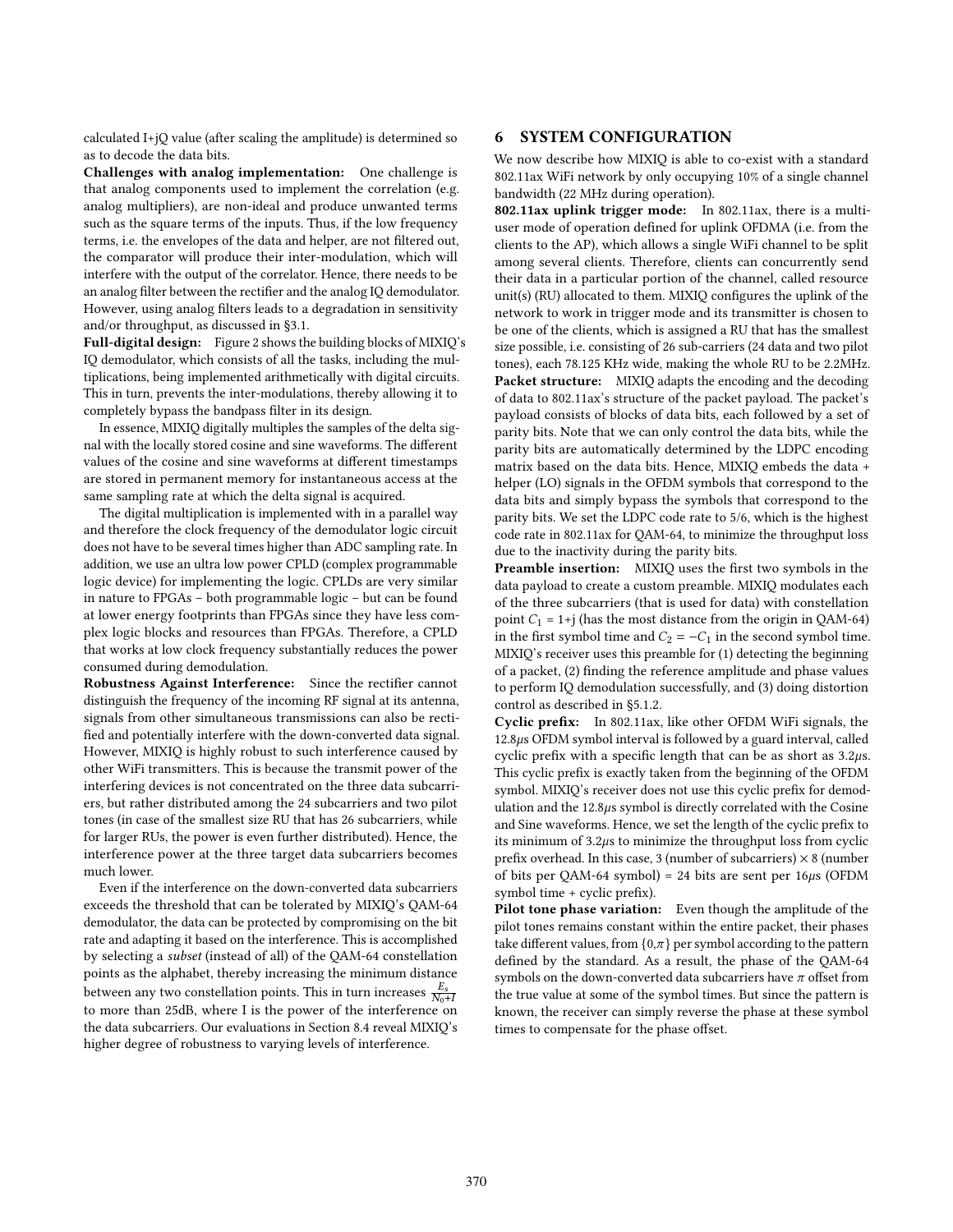<span id="page-7-0"></span>

(a) MIXIQ Prototype. (b) IPQ6010 module.

<span id="page-7-1"></span>

## Figure 6: MIXIQ 's TX and RX hardware.

# 7 IMPLEMENTATION

# 7.1 Tag hardware

Figure [6\(a\)](#page-7-0) shows a PCB prototype of our MIXIQ's receiver. The components employed are as follows.

Antenna + rectifier: A W24-SSMA-M 2.4GHz small whip antenna with 2dBi gain. Also, Infineon BAT63-02V RF Schottky diode [\[12\]](#page-12-20) serves as the RF rectifier with a  $\pi$  matching network between it and the antenna, resulting in the conversion ratio plotted in Figure [3.](#page-2-1) High-impedance sub-MHz Amplifiers and ADC buffers: ON-Semi 2N3904 general-purpose bipolar transistors [\[22\]](#page-12-26) are used to implement the two-stage common-emitter amplifier([ğ5.1\)](#page-5-3) as well as the common-collector impedance buffer between the amplifier and ADC ([ğ5.2\)](#page-5-4).

ADC: Texas Instruments ADS7042 serves as the ADC. It draws  $122.9\mu$ A from a 1.5v DC power supply during analog-to-digital conversion at 1MSPS with a 12-bit resolution.

Baseband logic: A Xilinx XC2C64A-7VQGC CoolRunnerII CPLD [\[50\]](#page-12-27), which is compatible with a 1.5v logic level is used to implement the tasks of digital IQ demodulation, preamble detection, and pilot tone phase adaptation. Even though this CPLD is highly optimized for power efficiency, it provides enough resources to do all the arithmetic required for these tasks. In addition, MIXIQ is able to store the values of sine and cosine waveforms required for IQ demodulation in the memory blocks of the CPLD. In total, 43 of the total 64 macro-cells (67%) of XC2C64 are used to implement the full functionality of the digital parts of the receiver.

ADC and logic clock oscillator: Two SiTime SiT1576 [\[34\]](#page-12-28) (a micro-power MEMS oscillator ) are used to produce the 1MHz ADC clock and the 2MHz CPLD clock.

CMOS Simulation: We also conduct a CMOS simulation of the analog/digital pipeline after the rectifier using Cadence Virtuoso IC Design software. This allows us to test the functionality and estimate the power consumption of MIXIQ's building blocks in TSMC 130nm technology. For the ADC, we employ the design proposed in [\[43\]](#page-12-24) which is a 10-bit charge-redistribution analog-to-digital converter consuming only  $1.9\mu$ A from a 1V DC voltage source. Hence, we set the overall gain of the amplifier+buffer stages to 63dB (6dB higher than the gain of the BJT amplifiers) to appropriately compensate for the lower resolution of the ADC compared with the off-the-shelf one used in our prototype (ADS7042).

# 7.2 802.11ax TX

We implement MIXIQ on both a commercially-available WiFi 6 chipset (the IPQ6010 [\[27\]](#page-12-16)) as well as in MATLAB's WLAN 802.11ax PHY-MAC stack. The MATLAB emulation allows us to evaluate the

<span id="page-7-2"></span>

Figure 7: Sensitivity of MIXIQ vs. Vanilla-ED.

effect of hardware imperfections and to ensure that the results can generalize to any 802.11ax implementation.

Our implementation is based on a version of openWRT (an opensource, linux-based driver that supports a myriad of commercial Wireless routers) developed for 8-devices Mango-I [\[42\]](#page-12-29) (Figure [6\(b\)\)](#page-7-1) which is an IPQ6010 daughterboard that is connected to Mango DVK board [\[41\]](#page-12-30). This version of openWRT provides APIs for configuring IPQ6010 to operate as a client in the uplink trigger mode while using one 26-tone resource unit to send its packet to the AP with QAM-64 and  $\frac{5}{6}$ -rate LDPC as modulation and coding schemes, respectively. We choose the first RU of the first 802.11ax WiFi channel (i.e. the RU that starts at 2402.59MHz and end at 2404.61MHz).

In addition, the 8-devices openWRT allows us to send raw payloads over 802.11ax WiFi packets, i.e. no protocol such a IPV4 and TCP on top of it. That allows us to send our reverse engineered payloads that result in the data+helper structure that we discuss in [ğ4.2.](#page-3-1) Throughout our experiments, we configure the transmit power of the Mango-I board to 17dBm, to mimic a cellphone device.

Our emulation uses MATLAB's WLAN toolbox (for 802.11ax PHY-MAC stack) for embedding the data+helper signal within the payload of 802.11ax packets. It allows us to do the required reverse engineering on the payload of the packet such that the desired subcarriers {-13,-12,-11} are made to contain data while the rest of the sub-carriers are nullified by assigning lowest constellation points to them. In addition, later during the evaluation of an audio application in [ğ8.5,](#page-10-1) we use MATLAB to encode 128 Kbps audio streams to data bits that are used to modulate MIXIQ's data transmission.

# 8 EVALUATION

We characterize MIXIQ 's overall performance, followed by a validation of the benefits of its key design components. We then present a case study of MIXIQ 's potential through a hearable application that we prototyped.

# <span id="page-7-3"></span>8.1 MIXIQ's Overall Performance

MIXIQ Sensitivity: Figure [7](#page-7-2) compares the bit error rate (BER) of MIXIQ against Vanilla-ED ([ğ2\)](#page-1-1). The Vanilla-ED is implemented with the same RF rectifier, BAT63-02, and Texas Instruments TLV7011 micro-power comparator [\[38\]](#page-12-31)). We also plot the measurement results with MATLAB+SDR to show that we achieve the similar gains regardless of what WiFi device we use as TX.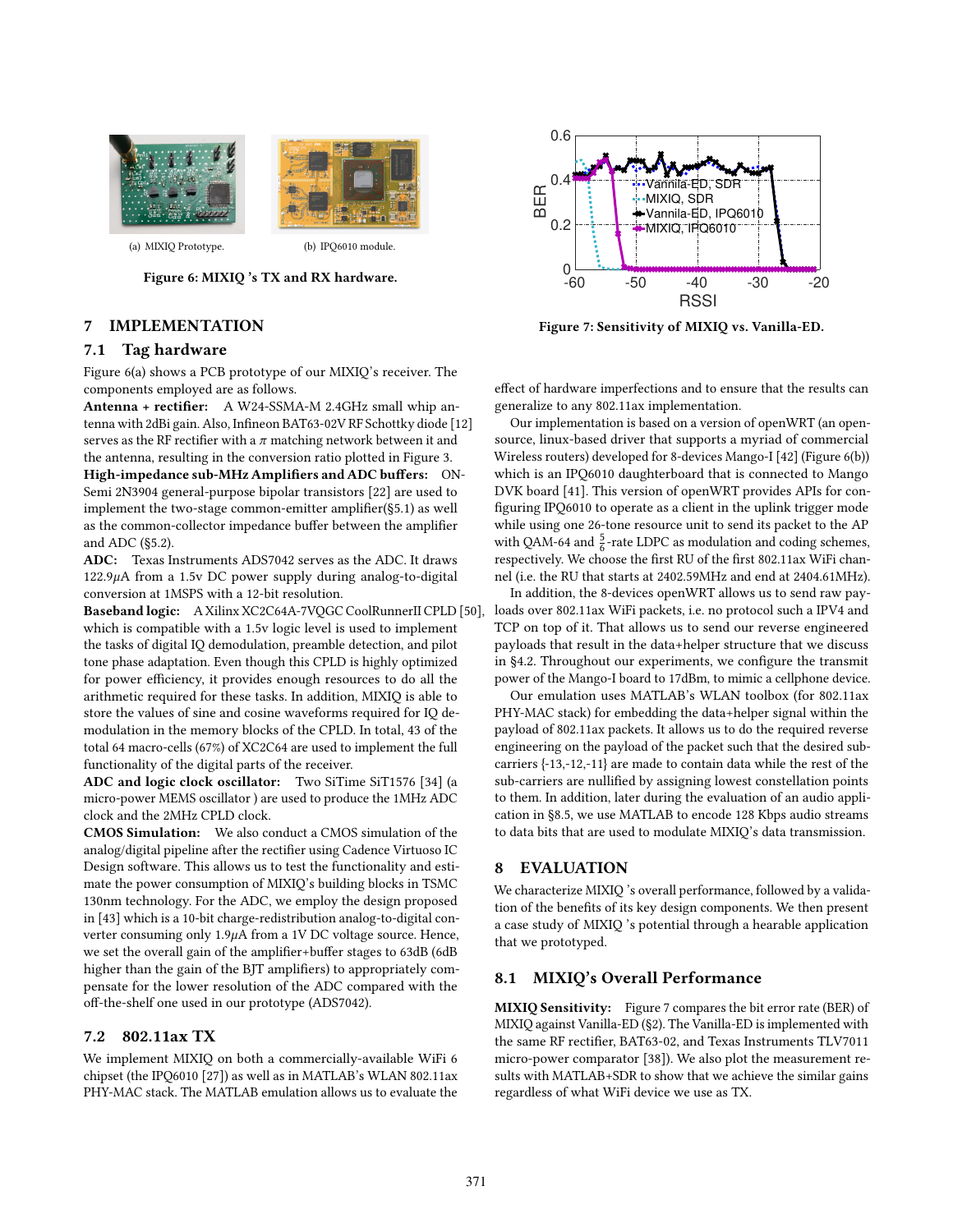<span id="page-8-0"></span>

| Metric                        | <b>MIXIO</b> | Vanilla-ED |  |  |  |
|-------------------------------|--------------|------------|--|--|--|
| Throughput (Kbps)             | 1125         | 125        |  |  |  |
| Spectral Eff. (bps/Hz)        | 0.51         | 0.0057     |  |  |  |
| Table 1: MIXIO vs. Vanilla-ED |              |            |  |  |  |

<span id="page-8-3"></span>

| Component      | PCB prototype | CMOS simulation |  |
|----------------|---------------|-----------------|--|
| Amplifiers     | $132.9 \mu W$ | $29.6 \mu W$    |  |
| ADC.           | $184.3 \mu W$ | $1.9 \mu W$     |  |
| IQ demodulator | $47.4 \mu W$  | $9.3 \mu W$     |  |
| Total          | $364.6 \mu W$ | $40.8 \mu W$    |  |

Table 2: MIXIQ's power consumption: (PCB vs. CMOS simulation).

In order to measure the MIXIQ 's BER, we modulate a total of 100,000 random bits on its three data subcarriers {-13,-12,-11} and compare the output of its IQ demodulator with the original bits to calculate BER, and repeat this for various RSSI of the 802.11ax WiFi packet, ranging from -60dBm to -20dBm. To vary RSSI, we connect the RF ports of the TX device (SDR or WiFi) to the receiver (Vanilla-ED or MIXIQ ) via a coaxial cable, in series with a Renesas Electronics F1950 digitally-controlled variable attenuation module [\[28\]](#page-12-32). Also, up to two Mini-Circuits fixed 30dB attenuators [\[19\]](#page-12-33) are added to the chain for covering lowest RSSI values. Similarly, for obtaining the BER of the Vanilla-ED, we modulate 100,0000 bits on 802.11ax symbols according to the OOK method proposed in [\[13\]](#page-12-1) (even though the method in [\[13\]](#page-12-1) is for 802.11ac, the same technique for emulating OOK using OFDM symbols is applicable to 802.11ax as well). It can be seen that to achieve near zero (<0.0001) BER, Vanilla-ED needs an RSS > -26dBm, whereas MIXIQ can work at RSS as low as -52dBm. In other words, MIXIQ improves the receive sensitivity by > 25 dB over that of Vanilla-ED.

We also see that the 802.11ax emulation with MATLAB and SDR and experimental results on IPQ6010 are very similar which shows that our results should generalize to any 802.11ax implementation. The performance of the Vanilla-ED is identical in emulation and experimentation. The performance of the MIXIQ receiver in emulation and experimentation are only 3dB apart (possibly due to small hardware imperfections which introduce additional interfering terms to the data+helper signal).

MIXIQ Spectral Efficiency: Table [1](#page-8-0) shows MIXIQ 's performance in terms of throughput and spectral efficiency and compares these against the Vanilla-ED's performance. MIXIQ not only has 9× better throughput; it also occupies 10× less bandwidth than the Vanilla-ED (2.2MHz compared to 22MHz). As a result, MIXIQ 's spectral efficiency is significantly better (89×) than that of the Vanilla-ED. The throughput increase from Kbps to Mbps also offers a substantial spectral efficiency gain of 9×, even if the rest of the 22MHz channel is not utilized by any other WiFi devices to avoid interference.

Range: Figure [8\(a\)](#page-8-1) shows the experimental setup for our range experiment. It consists of a standard WiFi 6 TX device (Mango-I IPQ6010 evaluation board) and MIXIQ PCB tag being in the Line of Sight (LoS) of each other. At one end of this LoS link, the WiFi TX devices transmits the reverse engineered data+helper packets at 17dBm via a 5dBi 2.4GHz whip antenna. At the other end of

<span id="page-8-1"></span>

<span id="page-8-2"></span>Figure 8: MIXIQ 's range vs. Vanilla-ED.

the link, the tag demodulates the data bits within the packets at  $d$ meters away from the WiFi TX device.

To determine the range, i.e. the maximum distance at which the tag is able to decode data with extremely low BER, we locate the tag at different distances,  $d$ , from the WiFi TX device in 1 meter steps. The nodes were placed in a long 24 meter hallway. At each location, we measure the BER the same way as we did in the Sensitivity experiment. Note that the same setup and measurement procedure can be done for the Vanilla-ED receiver, too.

Figure [8\(b\)](#page-8-2) shows the experimental results. We see that in the LoS scenario, Vanilla-ED can successfully decode at only 2-3 meters away from the WiFi TX device whereas MIXIQ is able to decode the data bits with zero or near-zero BER across all the distances (1-24 meters). Thus, Figure [8\(b\)](#page-8-2) shows that MIXIQ has at least  $10\times$ higher range than Vanilla-ED although this may be even larger since MIXIQ 's BER is still low at the end of the hallway.

## 8.2 MIXIQ Power Benchmarks

Table [2](#page-8-3) shows the breakdown of power consumption of MIXIQ 's PCB prototype and also provides, as reference, simulation numbers if such a system were to be implemented with CMOS.

While the values in Table [2](#page-8-3) shows power consumption when the receiver is in data modulation mode without performing any other task, we note that the CPLD used in the digital demodulator design has enough resources remaining for also doing gain control, power management, and other tasks. Unlike data reception, these other tasks do not happen very frequently and also require only a few  $\mu$ A from the power supply of the CPLD. Therefore, their overall contribution to the average power consumption is negligible.

We see that the overall consumption of our PCB-based implementation is  $364.6\mu$ W and the power consumed by the CMOS simulated version is  $40.8 \mu$ W. The achievable bitrate is 1.125Mbps which translates to 3248 bits/ $\mu$ J and 27,573 bits/ $\mu$ J for MIXIQ 's PCB prototype and CMOS simulation, respectively.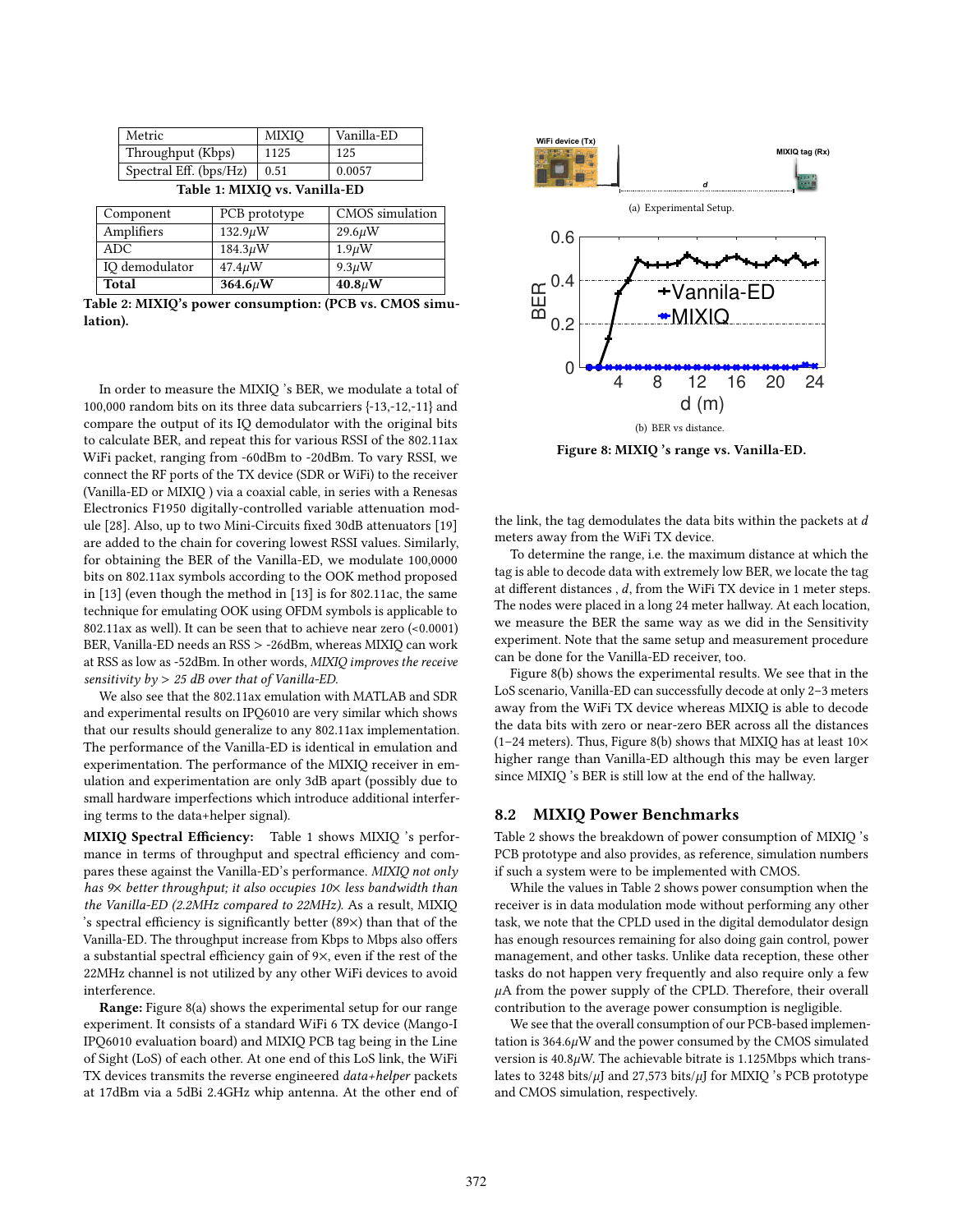<span id="page-9-0"></span>

| Work          | WiFi standard      | Modulation | Sensitivity (dBm) | Spectral Eff. (bps/kHz) | Energy Eff. (bits/ $\mu$ J) | PCB prototype  |
|---------------|--------------------|------------|-------------------|-------------------------|-----------------------------|----------------|
| $[10]$ (2017) | 802.11a (5.8GHz)   | <b>FSK</b> | $-67, -70$        | 11, 1.4                 | 746.93                      | No             |
| [1] (2018)    | 802.11g/n (2.4GHz) | OOK        | $-72$             | 2.8                     | 659                         | No             |
| [11] (2019)   | 802.11ba (5.8GHz)  | OOK        | $-83$             | 2.8                     | 285                         | N <sub>0</sub> |
| [48] (2020)   | 802.11b (2.4GHz)   | OOK        | $-42.5$           | 0.3                     | 2286                        | No             |
| MIXIQ (2021)  | 802.11ax (2.4GHz)  | 64-OAM     | $-52$             | 51                      | 3248(PCB),<br>27573         | Yes            |
|               |                    |            |                   |                         | (CMOS simulation)           |                |

Table 3: Comparison of MIXIQ against state-of-the-art IC-based Envelope Detector designs.

For the CMOS simulation, the power consumption of all blocks reduces with respect to their PCB counterparts; but the most significant reduction happens to the ADC; ADC's power consumption reduces by 100× compared to the discrete part mounted on the PCB. This results from an ADC power optimization technique called charge distribution that we borrow from recent work on ultra low power ADC [\[43\]](#page-12-24) which allows us to design a high-resolution yet ultra low power ADC.

Thus, we see that MIXIQ provides much improved performance while sacrificing a small amount of energy efficiency in the process.

8.2.1 How does MIXIQ compare to enhanced IC-based envelope detector designs? Table [3](#page-9-0) lists the performance of prominent stateof-art enhanced ED IC designs that can directly receive data from standard WiFi devices. As expected, these designs mostly outperform MIXIQ in terms of receive sensitivity  $-$  they achieve better than -70dBm sensitivity while MIXIQ provides -52dBm (the -52dBm sensitivity is still a > 25dB improvement of a PCB prototyped Vanilla-ED). However, our proposed design has two important benefits over other efforts. First, it boosts spectral efficiency by  $5x - 50x$  compared to other designs which can result in better bandwidth usage. Second, as we have described, our design can be easily prototyped using off-the-shelf components. Thus, MIXIQ bridges the gaps between uplink and downlink performance of an easy-to-prototype backscaatter tag.

#### 8.3 Impact of MIXIQ's Design Choices

Now, we validate the effect of MIXIQ's design choices and their contribution to its overall performance.

Comparison between 0,1,2 - stage amplifiers. Figure [9](#page-9-1) compares the sensitivity for different modulation schemes (and consequently different bitrates) when we choose different amplifier pipelines. The result is obtained by repeating the sensitivity experiment of Section 8.1. for 0, 1, and 2 amplifiers and WiFi TX. We see two interesting observations. First, using a two-stage amplifier (as in MIXIQ ) significantly improves the sensitivity and thus we can achieve a sensitivity of -52dBm for 64-QAM. Second, there is not a significant sensitivity difference between 1-stage and 2-stage for low order modulations, especially BPSK. The reason is that when the RSS < -55dBm, the passive rectifier is operating close to its physical limits and stops converting the signal; hence, irrespective of the amount of amplification (1 or 2 stages), we are unable to improve sensitivity to below -55dBm. Consequently, the sensitivity for different modulations are approximately the same when using a two-stage amplifier.

<span id="page-9-1"></span>

Figure 9: Sensitivity of different amplifier pipelines.

Effect of number of subcarriers Figure [10](#page-10-2) shows the energy efficiency (bit/ $\mu$ J) versus the number of subcarriers when we use the same architecture of MIXIQ but at different sampling rates to demodulate the sub-carriers. We see that three sub-carriers results in the highest efficiency of around 3000 bits/ $\mu$ J; performance rapidly degrades thereafter due to the higher sampling rates needed to perform IQ demodulation. Note that the power consumption of the amplifier remains the same as we are still in sub-MHz regime and leverage the benefits of the  $\mu\text{W}$  amplifiers (§5.1). Hence, the sensitivity remains the same across the number of subcarriers in Figure [10.](#page-10-2)

Rationale for choice of subcarriers. To understand which data sub-carriers provide best performance, we look at the extent of inter-modulation and residual terms that exist at different data subcarriers, Figure [11.](#page-10-2) We generate random data bits at the sub-carriers and measure the signal to inter-modulation interference ratio (SIR, Fig. [11\(a\)\)](#page-10-3) and signal to residual terms ratio (SRR, Fig. [11\(b\)\)](#page-10-4) at the output of MIXIQ 's demodulator. This experiment is done by placing the WiFi Tx and MIXIQ antennas 1 meters away from each other, and with the WiFi TX device transmitting WiFi packets at 17dBm. It can be observed that for subcarriers -13,-12,-11 both SIR and SRR are sufficiently above 25dB allowing for 64-QAM modulations. Subcarrier -10 has a very good SIR as it is far from the inter-modulation terms; however, it suffers from residual terms are still large and therefore the overall ratio between the signal and the unwanted terms is <25dB. Thus, the three sub-carriers -13, -12, and -11 offer good robustness against both inter-modulation and residual impacts and form the rationale behind MIXIQ 's choice of data sub-carriers. For brevity, we do not include results for different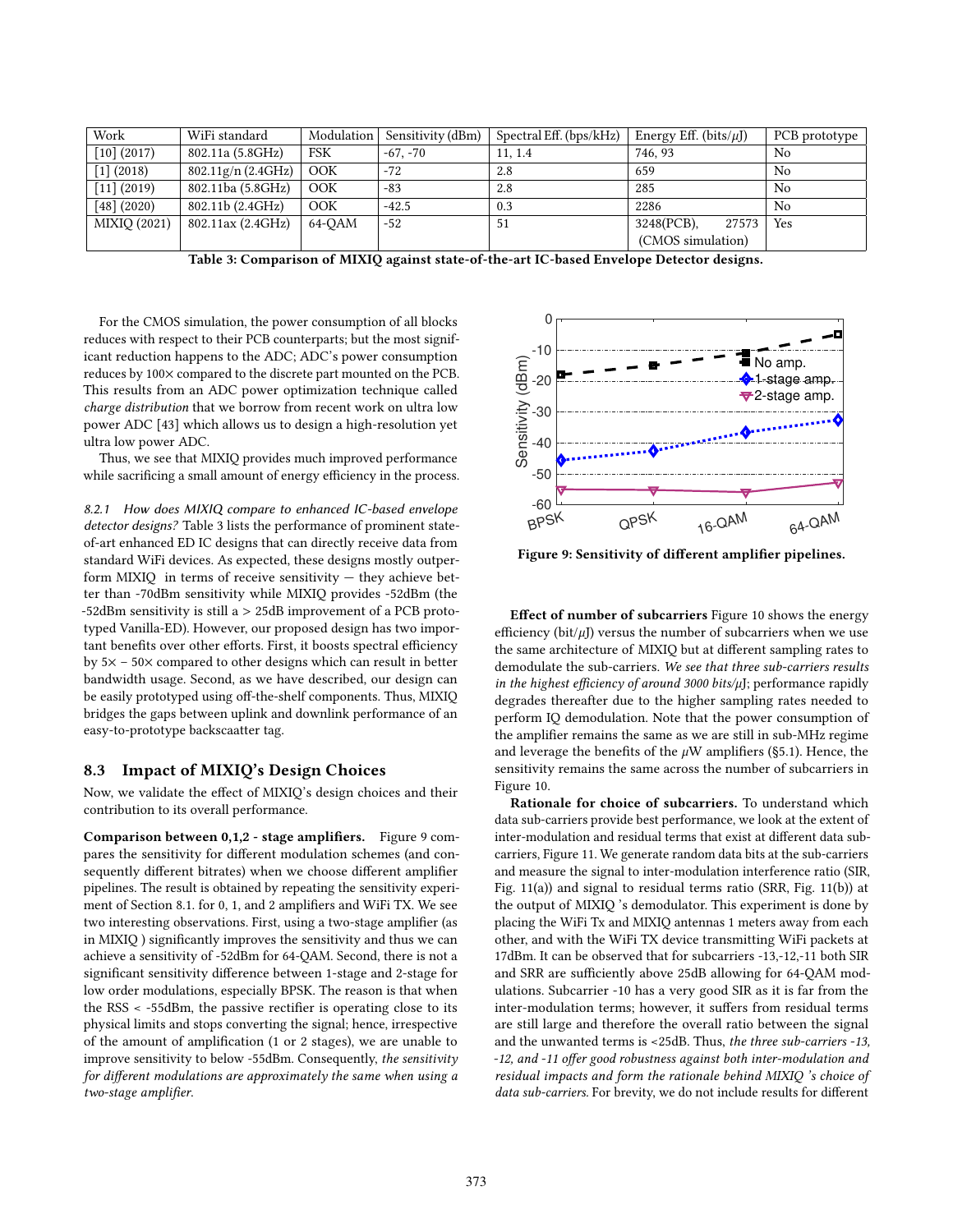<span id="page-10-2"></span>

<span id="page-10-4"></span><span id="page-10-3"></span>Figure 11: SIR and SRR across data subcarriers.

distances between TX and RX. MIXIQ shows the same behavior across different distances except when the tag is very close (<20cm) to the TX device in which case non-linear distortions at the output of the rectifier overwhelm the modulator.

Effect of ADC sampling rate and resolution: Figure [12](#page-10-5) captures ADC's performance and sensitivity as a function of its resolution and sampling rate. Increasing the sampling rate as well as the resolution of the ADC, boosts decoding sensitivity, but is also accompanied by a rapid increase in power consumption and whereas slight improvement in sensitivity. MIXIQ strikes a balance between the sensitivity and power consumption to operate the ADC at 12-bit resolution and 1 MSPS.

#### <span id="page-10-0"></span>8.4 Co-existence with other WiFi devices

We now capture MIXIQ's robustness to other WiFi clients that transmit in other resource units of the 802.11ax WiFi channel in parallel. Figure [13](#page-10-6) shows our experimental setup. We used two IPQ6010-based devices, one as MIXIQ's (original) TX and one as the interfering TX (another WiFi client), at distances  $d_1$  and  $d_2$ from MIXIQ's RX, respectively. We conducted this experiment in a 6m×6m space in our hardware lab. The original TX transmits based on MIXIQ's signaling (wherein only three data sub-carriers are used and the rest are null), while the interfering TX transmits over the entire resource unit it is using, both with the same transmit power of 17dBm. Now, at different  $d_1$  and  $d_2$ , we capture the output of the digital IQ demodulator at the three data subcarriers and calculate the minimum SINR among these three subcarriers. Figure [13](#page-10-6) shows the heat-map of the SINR for different distances. It is observed that when the interfering TX is 3m or more away from RX, the SINR is >25dB (original TX is 3m or closer to RX), thereby allowing for 64-QAM demodulation; while lower order modulations such as 16-QAM should be possible at farther distances. MIXIQ's potential for co-existence, opens the door for improved (aggregate) network throughputs in the future.

<span id="page-10-5"></span>

<span id="page-10-6"></span>Interfering TX 1 2 3 4 5 6 d 1 (m) 3 2 1 d 2 (m) 18.9 14.3 13.7 21 20.1 19.4 14.7 14 12 9.8 15 11.1 5.6 13.2 9.2 3.8 27.8 25.9 5  $10$ 15

Figure 13: SINR at different locations.

#### <span id="page-10-1"></span>8.5 Ultra-low Power Audio Streaming

An enhanced ultra-low power receiver can benefit any IoT or wearable application where downlink overhead is non-trivial. We evaluate the use of MIXIQ in one such application, audio streaming to a Hearable device like an earphone.

We show the benefits of a better receiver using a novel WiFibased VoIP or audio streaming prototype that uses MIXIQ achieve better performance. We consider a WiFi TX device (IPQ6010 evaluation board) that is transmitting the VoIP signal (or a music stream) with an audio quality of 128 Kbps at 17dBm. Our goal is to investigate the quality of the audio received with MIXIQ's receiver and compare it with that of Vanilla-ED.

Digital audio player (DAP): Figure [14](#page-11-0) shows the design of our low power digital audio player (connected via a 3.5mm jack connector to the radio) that mimics a simple version of a hearable. While the audio front-end is not our innovation, a full system prototype allows us to holistically evaluate performance. It consists of a TPL0501-100DCNR[\[39\]](#page-12-38) ultra low power digital potentiometer for converting the received 8-bit audio samples to analog values. The logic resources of the CPLD of the receiver are also used to communicate with the digital potentiometer through SPI protocol. Since the analog output of the potentiometer varies between 0 and  $V<sub>p</sub>$  (Figure [14\)](#page-11-0), the magnitude of the signal and hence the volume of the voice being played depends on how big  $V<sub>p</sub>$  is. To isolate the high impedance of the digital potentiometer (100kΩ) and the low impedance of speaker (64 Ω), we use a unity gain stage consisting of a LPV511MG[\[37\]](#page-12-39) ultra low power op-amp.

Performance: Figure [15](#page-11-1) shows the results when the WiFi TX (IPQ6010 evaluation baord) transmits bits of audio on top of 802.11ax according to MIXIQ's signaling (data+helper) with an 17dBm transmit power. The WiFi TX device is at different distances from the wireless earphone (i.e. our DAP) worn by a person who is doing body movements according to a known pattern for 5 minutes at each point of the hallway next to the lab where the receiver is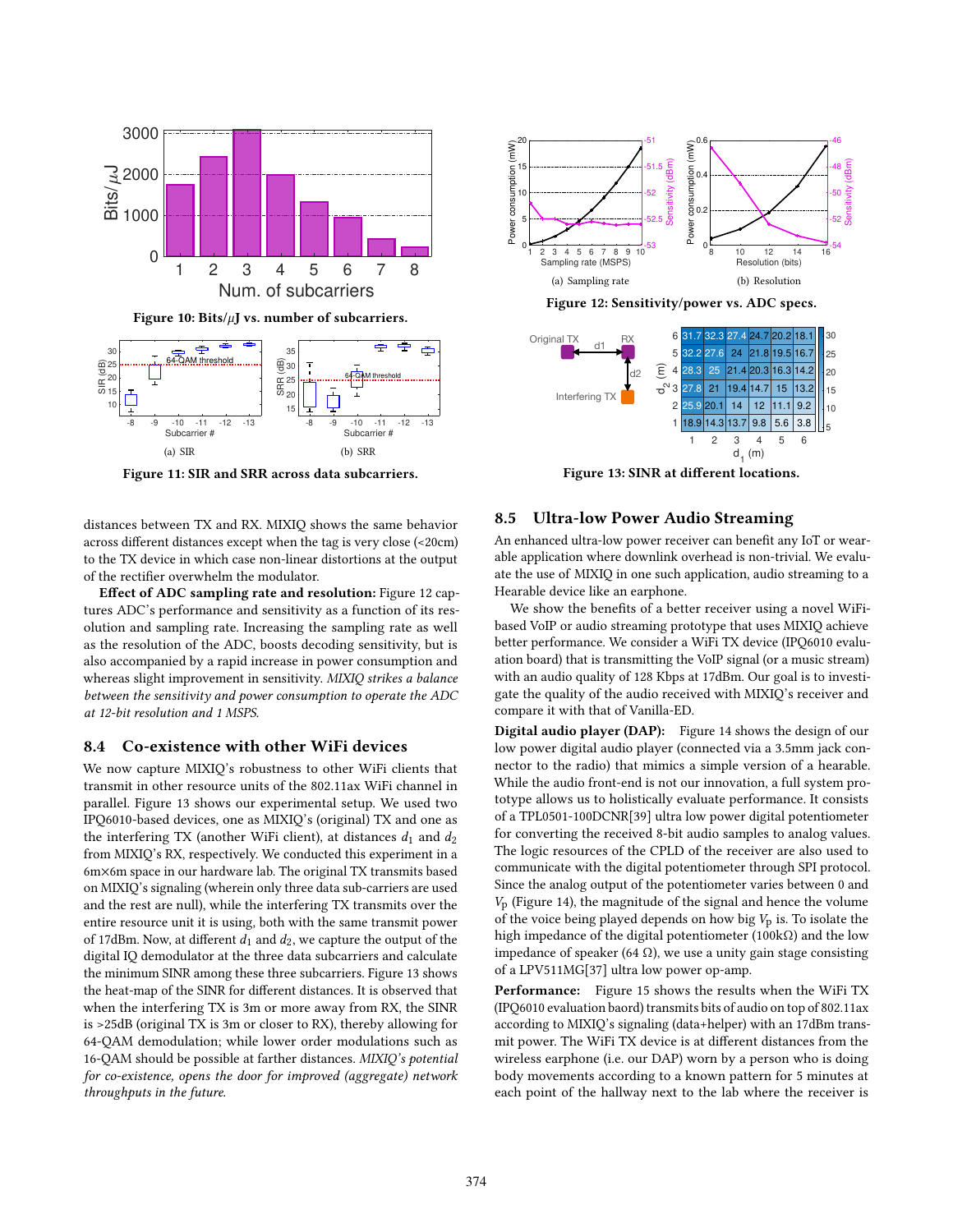<span id="page-11-1"></span><span id="page-11-0"></span>

placed (same experimental setup as [ğ8.1\)](#page-7-3), except that the tag is worn by a person rather than being static in the Line of Sight).

We see that MIXIQ has good MOS scores (> 3) when the IPQ6010 evaluation board is < 7m since signal strength of the data is fairly good, but slightly degrades to a little below 3 MOS scores when the IPQ6010 evaluation board is  $6-10$  meters. Finally, the quality drops quite a bit at 10-11 meters until MOS can no longer be measured at 12m, as there is a lot of noise in the audio. On the other hand, the Vanilla-ED fails to deliver good quality audio even at 1 meter and MOS cannot be measured even at >2m, when it delivers just noise. This 10 $\times$  increase in operational range can be attributed to MIXIQ 's improved sensitivity even at higher data rates. Note that the results of this experiment show lower operational range than the range experiment done in [ğ8.1](#page-7-3) despite having the same experimental setup. This is due to human body effects that introduce additional signal loss and thus limit the range.

#### 9 RELATED WORK

Ultra low power receivers: There has been considerable work on improving the performance of envelope detectors and ultra low power receivers. An important category is wake-up radios with boosted sensitivity (better than -70 dBm) at ultra low power consumption (<100  $\mu$ W). The focus of wake up radios is primarily on sensitivity and low power and not spectral efficiency. Hence they are typically designed for very low bit rates (a few kbps or less), which makes them suitable primarily for wake-up applications [\[9,](#page-12-40) [21,](#page-12-41) [29,](#page-12-42) [31,](#page-12-43) [47\]](#page-12-44). However, newer efforts in the field of RF IC design achieve up to tens of Kbps at a higher sensitivity of -70dBm to -97dBm. While some of these designs need specialized transmitter and carriers [\[23,](#page-12-45) [26,](#page-12-46) [31,](#page-12-43) [32\]](#page-12-47), there are also several recent ultra low power radio designs that can directly receive OOK, FSK, or QPSK signals emulated on standard WiFi packets [\[1,](#page-12-35) [10,](#page-12-34) [11,](#page-12-36) [48\]](#page-12-37), which makes them compliant with commodity WiFi networks while achieving up to -80dBm and 62.5kbps bitrate at  $\mu$ W regime.

Backscatter research: There has been a large volume of work focused on frequency-shifted backscatter with commodity devices. Among these, some use analog elements like tunnel diodes [\[2,](#page-12-48) [44\]](#page-12-49) and impedance transformers [\[30\]](#page-12-15) to generate and/or amplify the backscattered signal. Our work is significantly different in that we leverage such analog elements in the receiver design rather than in the transmitter.

The use of a helper signal for backscatter transmission is quite common (and referred to as bi-static backscatter). These are often used to enable a backscatter transmitter to talk to a commodity radio such as WiFi AP or Bluetooth radio [\[13,](#page-12-1) [14,](#page-12-2) [24,](#page-12-4) [35,](#page-12-5) [46,](#page-12-50) [51,](#page-12-51) 53-[57\]](#page-13-0). Their focus is on the transmitter whereas we bring to bear the ideas in the context of an ultra-low power receiver that can receive from a commodity WiFi radio.

External-helper tone receivers: Our work is related to recent receiver designs that use an external helper tone to convert envelope detectors to mixers [\[7,](#page-12-52) [25\]](#page-12-22). However, these works focus primarily on enabling IQ detection, without improving sensitivity, spectral efficiency, or power consumption. In addition, these methods require a separate device to generate the external helper tone whereas we can leverage 802.11ax to achieve this goal. MIXIQ provides a complete design that significantly improves all aspects of the energy-performance tradeoff, while working with commodity WiFi devices. The most similar work to ours is [\[18\]](#page-12-19) which also uses the external helper idea to enable communication with standard WiFi devices. However, it uses a separate "interferer" device at 550MHz which provides the helper tone signal whereas we do not require a separate helper device.

#### 10 CONCLUSIONS

In this paper, we tackle the long-standing problem of designing better ultra low power receivers. We present a new architecture, MIXIQ , that builds on the idea of an external oscillator-based mixer and synergistically complements it with a novel hybrid baseband pipeline. That enables dramatic improvements in both sensitivity and spectral efficiency, while operating in the  $\mu$ W power regime. MIXIQ is compatible with WiFi radios via a novel signaling method that leverages OFDMA for generating the external oscillator signal. Our results show that very interesting on-body applications can be made possible by having an ultra low power radio that can deliver a superior energy-efficient downlink performance.

Our work can be improved in a number of ways that we are continuing to explore. MIXIQ 's bit rate is currently limited to 1.1Mbps, which can be low in scenarios where multiple nodes want to receive high-rate data simultaneously without occupying the WiFi network traffic too much. Our current design is also limited in its ability to work in the presence of multiple concurrent WiFi devices which will interfere with the downlink transmissions. Finally, we show that we can support a limited level of concurrency (three nodes) but this can be improved to support more tags. In future work, we are looking at new signaling and multiplexing techniques that can build on MIXIQ to tackle these problems.

# ACKNOWLEDGMENTS

We thank the anonymous reviewers and shepherd of our paper for their detailed comments and guidance in preparing the final draft. This research was partially supported by NSF grant 1815347.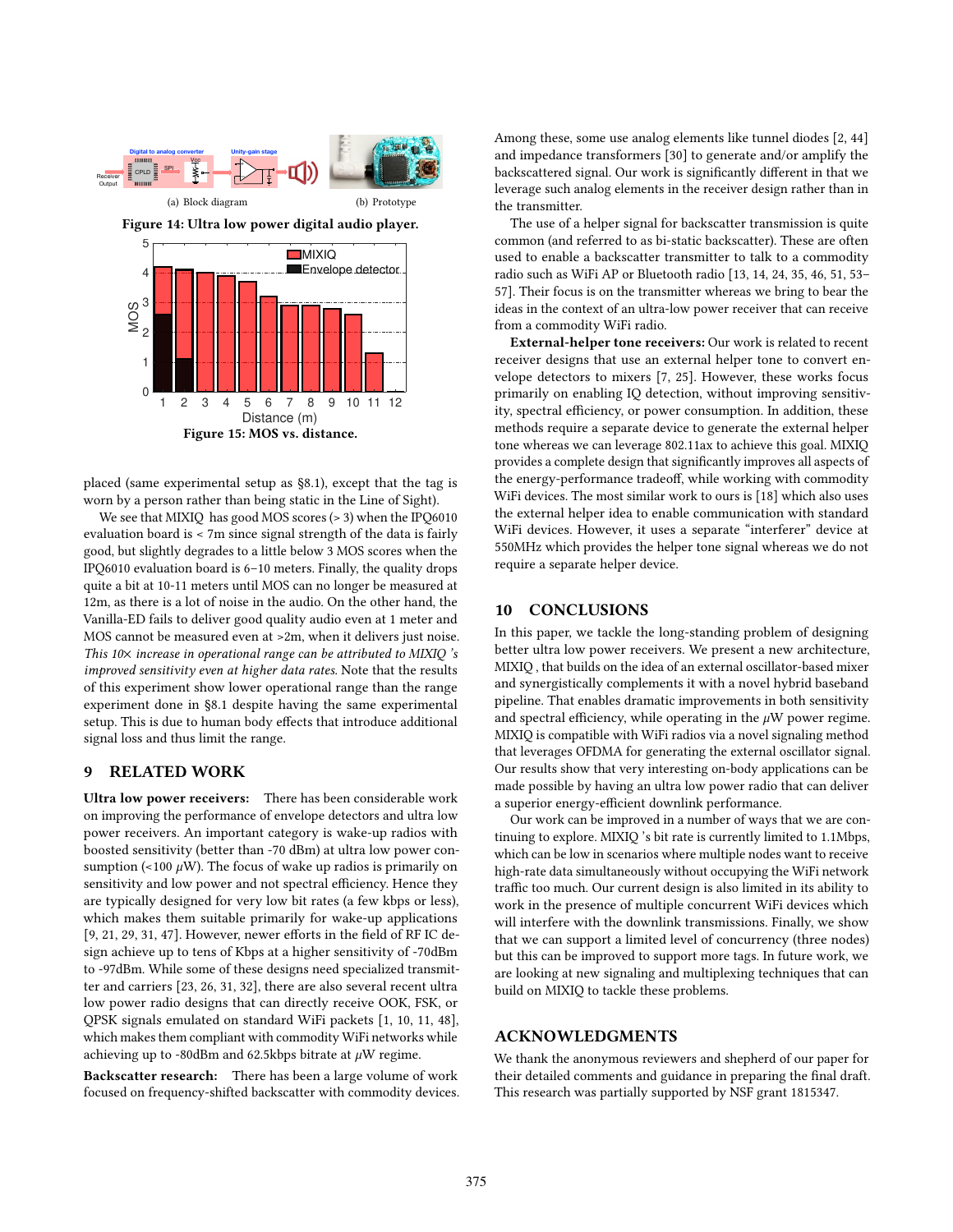#### REFERENCES

- <span id="page-12-35"></span>[1] E. Alpman, A. Khairi, R. Dorrance, M. Park, V. S. Somayazulu, J. R. Foerster, A. Ravi, J. Paramesh, and S. Pellerano. 802.11g/n compliant fully integrated wake-up receiver with -72 dbm sensitivity in 14 nm finfet cmos. IEEE Journal of Solid-State Circuits, 53(5):1411-1422, 2018.
- <span id="page-12-48"></span>[2] F. Amato, C. W. Peterson, B. P. Degnan, and G. D. Durgin. Tunneling rfid tags for long-range and low-power microwave applications. IEEE Journal of Radio Frequency Identification, 2(2):93-103, 2018.
- <span id="page-12-21"></span>[3] Avago. HSMS-285x Series, Surface Mount Zero Bias Schottky Detector Diodes.
- <span id="page-12-9"></span>[4] J. E. Bardram. The cams esense framework: Enabling earable computing for mhealth apps and digital phenotyping. In Proceedings of the 1st International Workshop on Earable Computing, EarComp'19, page 3-7, New York, NY, USA, 2019. Association for Computing Machinery.
- <span id="page-12-0"></span>[5] D. Bharadia, K. R. Joshi, M. Kotaru, and S. Katti. Backfi: High throughput wifi backscatter. ACM SIGCOMM Computer Communication Review, 45(4):283-296, 2015.
- <span id="page-12-10"></span>[6] R. R. Choudhury. Earable computing: A new area to think about. In Proceedings of the 22nd International Workshop on Mobile Computing Systems and Applications, HotMobile '21, page 147-153, New York, NY, USA, 2021. Association for Computing Machinery.
- <span id="page-12-52"></span>[7] J. F. Ensworth, A. T. Hoang, and M. S. Reynolds. A low power 2.4 ghz superheterodyne receiver architecture with external lo for wirelessly powered backscatter tags and sensors. In 2017 IEEE International Conference on RFID (RFID), pages 149-154, May 2017.
- <span id="page-12-11"></span>[8] G. Haas, E. Stemasov, M. Rietzler, and E. Rukzio. Interactive Auditory Mediated Reality: Towards User-Defined Personal Soundscapes, page 2035-2050. Association for Computing Machinery, New York, NY, USA, 2020.
- <span id="page-12-40"></span>[9] X. Huang, S. Rampu, X. Wang, G. Dolmans, and H. de Groot. A 2.4ghz/915mhz  $51\mu$ w wake up receiver with offset and noise suppression. In 2010 IEEE International Solid-State Circuits Conference - (ISSCC), pages 222-223, Feb 2010.
- <span id="page-12-34"></span>[10] J. Im, H. Kim, and D. D. Wentzloff. A  $335\mu$ w -72 $\hat{d}$ bm receiver for fsk back-channel embedded in 5.8ghz wi-fi ofdm packets. In 2017 IEEE Radio Frequency Integrated Circuits Symposium (RFIC), pages 176-179, 2017.
- <span id="page-12-36"></span> $[11]$  J. Im, H. Kim, and D. D. Wentzloff. A 220  $\mu\text{w}$  -83 dbm 5.8 ghz third-harmonic passive mixer-first lp-wur for ieee 802.11ba. IEEE Transactions on Microwave Theory and Techniques,  $67(7)$ :2537-2545, 2019.
- <span id="page-12-20"></span>[12] Infineon. BAT6302-V Silicon Schottky Diode.
- <span id="page-12-1"></span>[13] V. Iyer, V. Talla, B. Kellogg, S. Gollakota, and J. Smith. Inter-technology backscatter: Towards internet connectivity for implanted devices. In Proceedings of the  $2016$  conference on ACM SIGCOMM  $2016$  Conference, pages 356-369. ACM, 2016.
- <span id="page-12-2"></span>[14] B. Kellogg, V. Talla, S. Gollakota, and J. R. Smith. Passive wi-fi: Bringing low power to wi-fi transmissions. In NSDI, volume 16, pages 151-164, 2016.
- <span id="page-12-25"></span>[15] E. Khorov, A. Kiryanov, A. Lyakhov, and G. Bianchi. A tutorial on ieee 802.11ax high efficiency wlans. IEEE Communications Surveys Tutorials, pages 1-1, 2018.
- <span id="page-12-3"></span>[16] Y. Li, Z. Chi, X. Liu, and T. Zhu. Passive-zigbee: Enabling zigbee communication in iot networks with 1000x+ less power consumption. In Proceedings of the 16th ACM Conference on Embedded Networked Sensor Systems, SenSys '18, page 159-171, New York, NY, USA, 2018. Association for Computing Machinery.
- <span id="page-12-13"></span>[17] Y. Ma, X. Hui, and E. C. Kan. 3d real-time indoor localization via broadband nonlinear backscatter in passive devices with centimeter precision. In Proceedings of the 22Nd Annual International Conference on Mobile Computing and Networking, MobiCom '16, pages 216-229, New York, NY, USA, 2016. ACM.
- <span id="page-12-19"></span>[18] V. Mangal and P. R. Kinget. A wake-up receiver with a multi-stage self-mixer and with enhanced sensitivity when using an interferer as local oscillator. IEEE Journal of Solid-State Circuits, 54(3):808-820, 2019.
- <span id="page-12-33"></span>[19] Mini-Circuits. 30 dB Fixed Attenuator, DC - 6000 MHz, 50Ω.
- <span id="page-12-7"></span>[20] S. Naderiparizi, Z. Kapetanovic, and J. R. Smith. Rf-powered, backscatter-based cameras. In 2017 11th European Conference on Antennas and Propagation (EUCAP), pages 346-349, 2017.
- <span id="page-12-41"></span>[21] S. Oh, N. E. Roberts, and D. D. Wentzloff. A 116nw multi-band wake-up receiver with 31-bit correlator and interference rejection. In Proceedings of the IEEE 2013 Custom Integrated Circuits Conference, pages 1-4, Sep. 2013.
- <span id="page-12-26"></span>On Semiconductor. General Purpose Transistors.
- <span id="page-12-45"></span>[23] J. N. Pandey, J. Shi, and B. P. Otis. A 120 $\mu$ w mics/ism-band fsk receiver with a 44 $\mu$ w low-power mode based on injection-locking and 9x frequency multiplication. 2011 IEEE International Solid-State Circuits Conference, pages 460-462, 2011.
- <span id="page-12-4"></span>[24] Y. Peng, L. Shangguan, Y. Hu, Y. Qian, X. Lin, X. Chen, D. Fang, and K. Jamieson. Plora: A passive long-range data network from ambient lora transmissions. In Proceedings of the 2018 Conference of the ACM Special Interest Group on Data Communication, SIGCOMM '18, pages 147-160, New York, NY, USA, 2018. ACM.
- <span id="page-12-22"></span>[25] C. Pérez-Penichet, C. Noda, A. Varshney, and T. Voigt. Battery-free 802.15.4 receiver. In Proceedings of the 17th ACM/IEEE International Conference on Information Processing in Sensor Networks, IPSN '18, pages 164-175, Piscataway, NJ, USA, 2018. IEEE Press.
- <span id="page-12-46"></span>[26] N. Pletcher, S. Gambini, and J. Rabaey. A 52  $\mu$ w wake-up receiver with-72 dbm sensitivity using an uncertain-if architecture. Solid-State Circuits, IEEE Journal  $of, 44:269 - 280, 022009.$
- <span id="page-12-16"></span>[27] Qualcomm. *Qualcomm Networking Pro 400 Platform*<br>[28] Renesas Electronics America Inc. 7-bit 0.25 dB Divita
- <span id="page-12-32"></span>Renesas Electronics America Inc. 7-bit 0.25 dB Digital Step Attenuator 150MHz to 5000MHz.
- <span id="page-12-42"></span>[29] N. E. Roberts, K. Craig, A. Shrivastava, S. N. Wooters, Y. Shakhsheer, B. H. Calhoun, and D. D. Wentzloff. A 236 nw -56.5 dbm sensitivity bluetooth low-energy wake up receiver with energy harvesting in 65 nm cmos. 2017.
- <span id="page-12-15"></span>[30] M. Rostami, K. Sundaresan, E. Chai, S. Rangarajan, and D. Ganesan. Redefining passive in backscattering with commodity devices. In The 26th Annual International Conference on Mobile Computing and Networking, 2020.
- <span id="page-12-43"></span>[31] C. Salazar, A. Cathelin, A. Kaiser, and J. Rabaey. A 2.4 ghz interferer-resilient wake-up receiver using a dual-if multi-stage n-path architecture. IEEE Journal of Solid-State Circuits, 51(9):2091-2105, Sep. 2016.
- <span id="page-12-47"></span>[32] N. Saputra and J. R. Long. A fully integrated wideband fm transceiver for low data rate autonomous systems. IEEE Journal of Solid-State Circuits, 50(5):1165-1175, 2015.
- <span id="page-12-17"></span>[33] T. S. P. See, C. W. Kim, T. M. Chiam, Y. Ge, A. A. P. Wai, and Z. N. Chen. Study of dynamic on-body link reliability for wban systems. In 2012 IEEE Asia-Pacific Conference on Antennas and Propagation, pages 112-113, 2012.
- <span id="page-12-28"></span>[34] SiTime.  $1.2mm^2$  µPower, Low-Jitter, 1Hz - 2.5 MHz Super-TCXO, Mar. 2018. Rev. 1.3.
- <span id="page-12-5"></span>[35] V. Talla, M. Hessar, B. Kellogg, A. Najafi, J. R. Smith, and S. Gollakota. Lora backscatter: Enabling the vision of ubiquitous connectivity. arXiv preprint arXiv:1705.05953, 2017.
- <span id="page-12-8"></span>[36] V. Talla and J. R. Smith. Hybrid analog-digital backscatter: A new approach for battery-free sensing. In 2013 IEEE International Conference on RFID (RFID), pages  $74 - 81, 2013.$
- <span id="page-12-39"></span>[37] Texas Instruments. LPV511 Micropower, Rail-to-Rail Input and Output Operational Amplifier. Rev. D.
- <span id="page-12-31"></span>[38] Texas Instruments. Small-Size, Micro-Power, Low-Voltage Comparators. Rev.C.<br>[39] Texas Instruments. TPL0501 256-Taps, Single-Channel, Digital Potentiometer Wi
- <span id="page-12-38"></span>Texas Instruments. TPL0501 256-Taps, Single-Channel, Digital Potentiometer With SPI Interface. Rev. C.
- <span id="page-12-23"></span>[40] Texas Instruments. Ultra-Low Power, Ultra-Small Size, 12-Bit, 1-MSPS, SAR ADC. Rev. A.
- <span id="page-12-30"></span>[41] [https://shop.8devices.com/MANGO-DVK.](https://shop.8devices.com/MANGO-DVK) Mango DVK.
- <span id="page-12-29"></span>[42] [https://shop.8devices.com/MANGO-I.](https://shop.8devices.com/MANGO-I) Mango-I Wi-Fi 6 module.
- <span id="page-12-24"></span>[43] M. van Elzakker, E. van Tuijl, P. Geraedts, D. Schinkel, E. Klumperink, and B. Nauta. A  $1.9\mu$ w  $4.4f$ j/conversion-step 10b 1ms/s charge-redistribution adc. In 2008 IEEE International Solid-State Circuits Conference - Digest of Technical Papers, pages 244-610, 2008.
- <span id="page-12-49"></span>[44] A. Varshney, A. Soleiman, and T. Voigt. Tunnelscatter: Low power communication for sensor tags using tunnel diodes. In The 25th Annual International Conference on Mobile Computing and Networking, pages 1-17, 2019.
- <span id="page-12-14"></span>[45] D. Vasisht, G. Zhang, O. Abari, H.-M. Lu, J. Flanz, and D. Katabi. In-body backscatter communication and localization. In Proceedings of the 2018 Conference of the ACM Special Interest Group on Data Communication, SIGCOMM '18, pages 132-146, New York, NY, USA, 2018, ACM
- <span id="page-12-50"></span>[46] A. Wang, V. Iyer, V. Talla, J. R. Smith, and S. Gollakota. Fm backscatter: Enabling connected cities and smart fabrics. In NSDI, pages 243-258, 2017.
- <span id="page-12-44"></span>[47] P. P. Wang, H. Jiang, L. Gao, P. Sen, Y. Kim, G. M. Rebeiz, P. P. Mercier, and D. A. Hall. A near zero power wake up receiver achieving -69 dbm sensitivity. IEEE Journal of Solid-State Circuits, 53(6):1640-1652, June 2018.
- <span id="page-12-37"></span>[48] P. P. Wang, C. Zhang, H. Yang, D. Bharadia, and P. P. Mercier. 20.1 a 28µw iot tag that can communicate with commodity wifi transceivers via a single-side-band qpsk backscatter communication technique. In 2020 IEEE International Solid-State Circuits Conference - (ISSCC), pages 312-314, 2020.
- <span id="page-12-12"></span>[49] H. Watanabe and T. Terada. Manipulatable auditory perception in wearable computing. In Proceedings of the Augmented Humans International Conference, AHs '20, New York, NY, USA, 2020. Association for Computing Machinery.
- <span id="page-12-27"></span>[50] Xilinx Inc. XC2C64A CoolRunner-II CPLD. Version 2.3.
- <span id="page-12-51"></span>[51] G. Yang and Y. Liang. Backscatter communications over ambient ofdm signals: Transceiver design and performance analysis. In 2016 IEEE Global Communications Conference (GLOBECOM), pages  $1-6$ , Dec 2016.
- <span id="page-12-18"></span>[52] Yu Ge, Jeng Wai Kwan, J. S. Pathmasuntharam, Zhengye Di, T. S. P. See, Wei Ni, Chee Wee Kim, Tat Meng Chiam, and Maode Ma. Performance benchmarking for wireless body area networks at 2.4 ghz. In 2011 IEEE 22nd International Symposium on Personal, Indoor and Mobile Radio Communications, pages 2249-2253, 2011.
- <span id="page-12-6"></span>[53] P. Zhang, D. Bharadia, K. Joshi, and S. Katti. Enabling backscatter communication among commodity wifi radios. In Proceedings of the 2016 conference on ACM SIGCOMM 2016 Conference, pages 611-612. ACM, 2016.
- [54] P. ZHANG, D. Bharadia, K. Joshi, and S. Katti. Enabling backscatter communication among commodity wifi radios. In Proceedings of the 2016 ACM SIGCOMM Conference, SIGCOMM '16, pages 611-612, New York, NY, USA, 2016. ACM.
- [55] P. Zhang, D. Bharadia, K. R. Joshi, and S. Katti. Hitchhike: Practical backscatter using commodity wifi. In SenSys, pages 259-271, 2016.
- [56] P. Zhang, C. Josephson, D. Bharadia, and S. Katti. Freerider: Backscatter communication using commodity radios. In Proceedings of the 13th International Conference on Emerging Networking EXperiments and Technologies, CoNEXT '17,